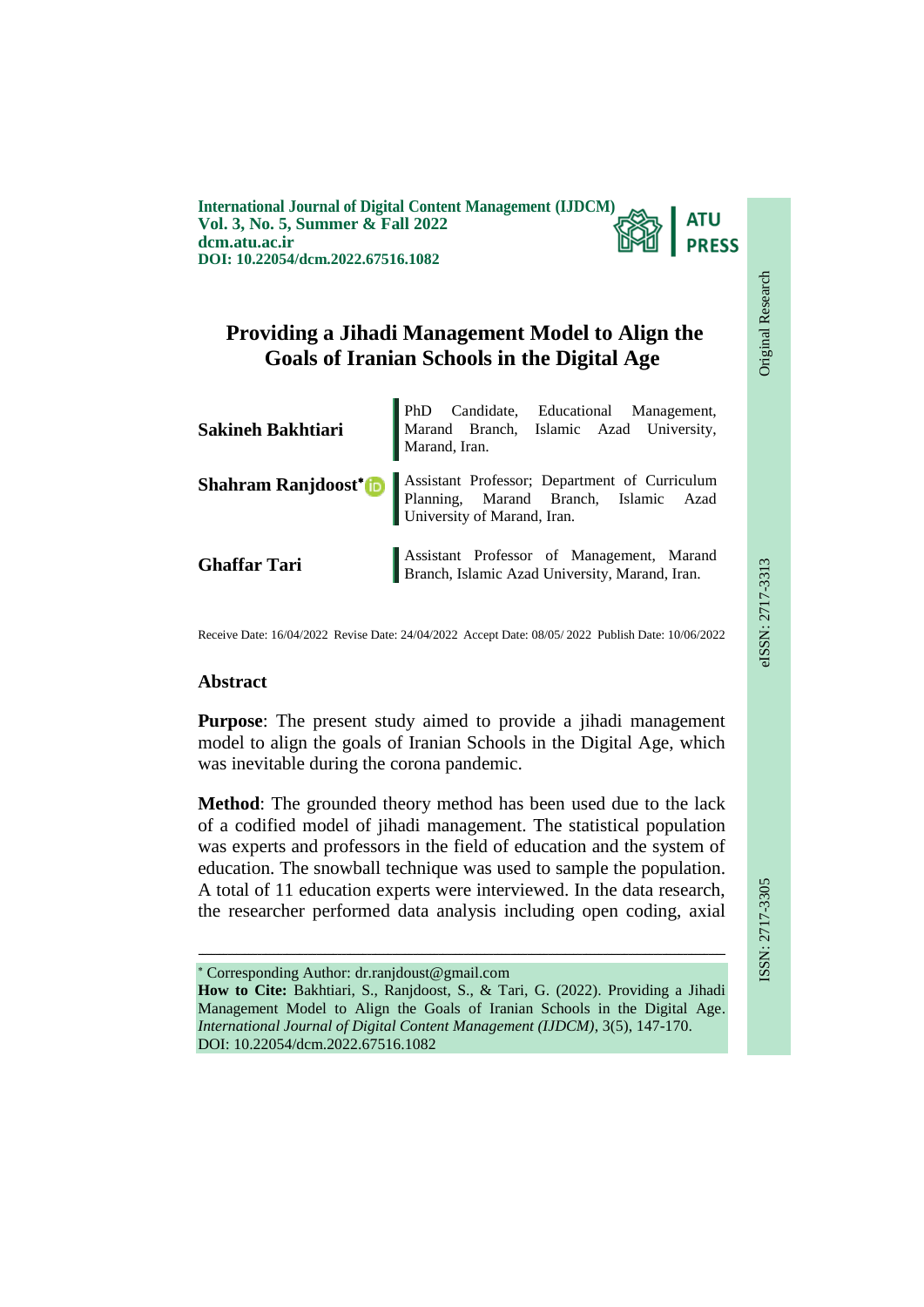coding, and selective coding simultaneously with the data collection stage which was performed using a semi-structured interview. Reliability, data originality, relevance, and reliability were used to assess validity and reliability.

**Findings**: The findings showed that 15 main and pivotal categories led to the design of the jihadi management model of education. Categories based on causal, contextual, intervention and consequences include jihad-centered culture, jihadist structure, jihadist growthoriented, jihadist-centered education, jihadist meritocracy, spiritual values, society supporting jihadism, revolutionary and pragmatic culture, the adaptation of jihad-centered Administrative system, rule of law based on jihad, job coordination with jihad, family and cultural education, teaching jihad principles, monitoring, and evaluation, and developing a jihad-centered structure.

**Conclusion**: Therefore, for proper jihadi management in schools, various factors are involved that provide the basis for management. Also, the need for this type of jihadi management and training is felt more in our country.

**Keywords:** Jihadi management, schools, digital age, online teaching.

#### **1. Introduction**

The process of complex transformation in the knowledge society, which was based on the continuous development of information and communication technology, is directly related to the emergence of a new technology model (Kesim, 2018). This social structure, which experiences drastic transformation processes, is based on knowledge and information and is defined as the knowledge community (Karakose et al, 2021). Thus, it is clear that education and teaching methods are influenced by technological developments (Klein, 2020). Management models and styles in different countries are designed and developed following their national, cultural, social, economic,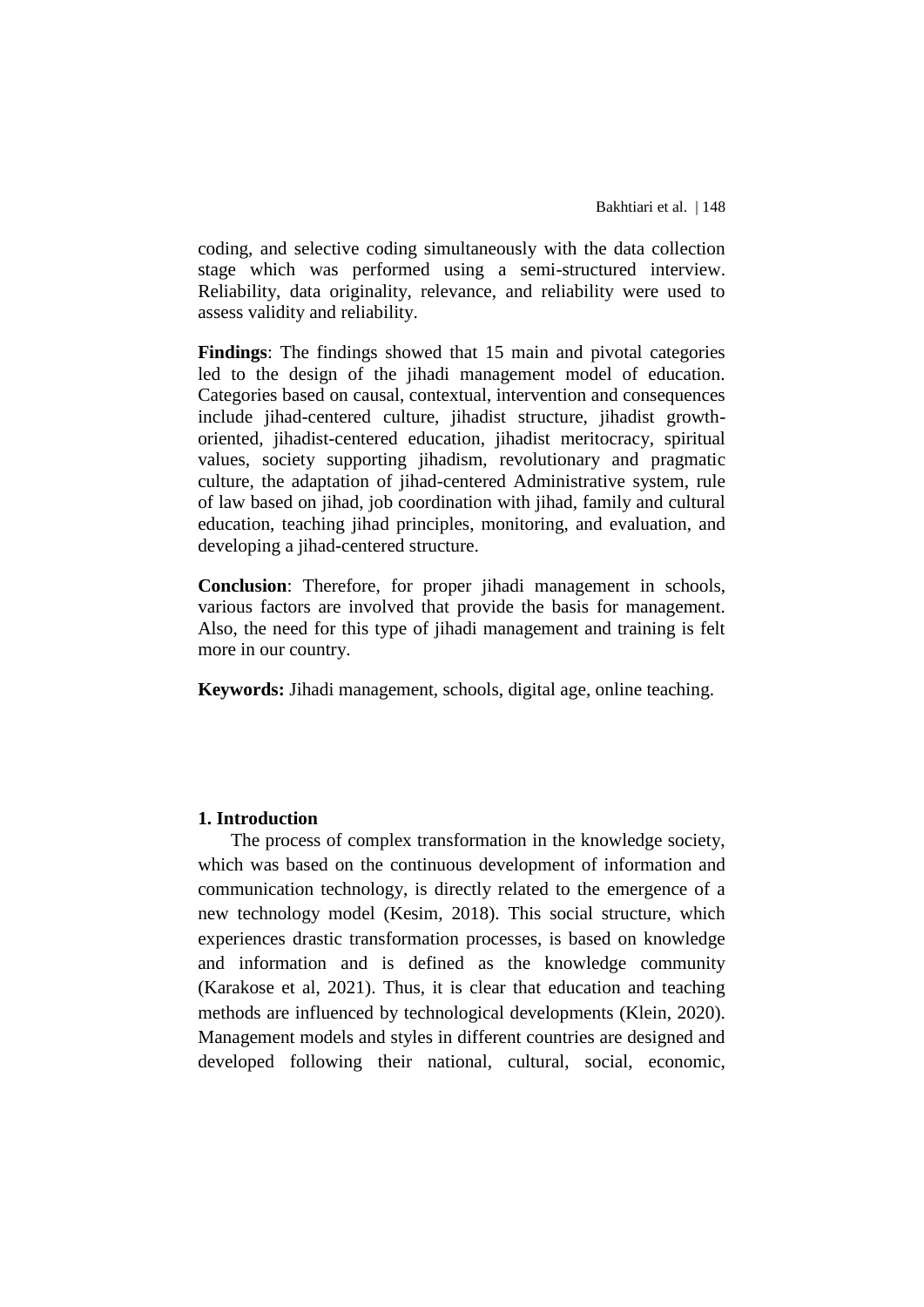political, and human resource conditions (Canturk et al, 2017). The widespread development of information and communication technology in recent years has forced educational institutions to undergo digital transformation to keep pace with today's technology age (Sahin, 2020). It is not possible to use a management model completely from a particular culture and country, in an imitative way in another culture and country. Managing organizations is a complex and difficult task and requires a full understanding of dynamic relationships in the internal and external environment with which the organization interacts regularly. Given that jihadi management, despite practical work, is in poverty in the theoretical field, so by conducting this research and explaining the external influencing factors, we can adhere to the advancement of jihadi management goals (Hoseinzade, 2021).

The increasing development of information technology and the use of these technologies has led to the beginning of a new era in the life of human societies, which is called the digital age. Moving in this era requires the necessary arrangements and facilities, the most important of which is the proper bedrock of management. The first step in this regard is to address the issue of how to properly use organizational capital and technology and communication innovations in the school curriculum. Meanwhile, jihadi management based on the cultural infrastructure of the Islamic country and taking advantage of digital development can close the digital divide in Islamic countries.

Jihadi management, using the tools of science and technology and in the same direction with the divine will and based on the divine plan, manages affairs (Hosseinpour and Sadeghi, 2018). According to experts, jihadi management is like scientific management, which is based on formulas and rules in management knowledge. The difference between this type of management, which has an additional combination of "jihadi or Islamic", with absolute management is that it is based on the Islamic value system (Naderifar et al., 2019). Jihadi management is an example of management in which the organizational culture is formed to achieve the goals of the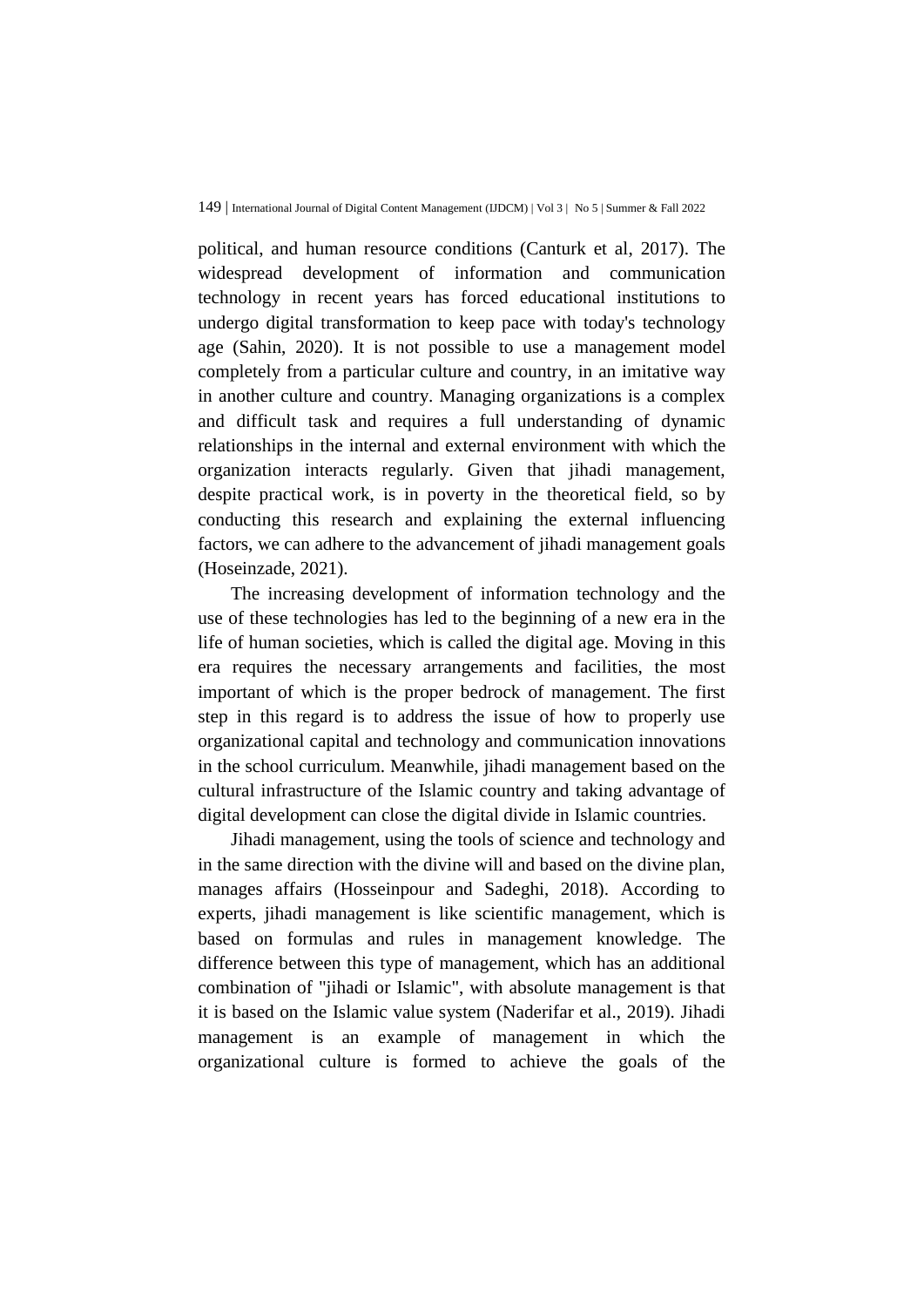organization and the goals of the organization are in line with environmental needs and values (Naderifer, 2020). Since the construction of jihadi management theory is based on religious principles and values as well as data obtained from the experiences of experts, it cannot be attributed to any of the management schools. Certainly, the use of the term "jihadi management" has a different meaning from the sum of meanings and definitions of the two terms "management" and "jihad" and this research has been done to fill this research gap (Qaraei and Poursadegh, 2020). Jihadi management is the process of using all individual talents and religious backgrounds and organizational characteristics of a jihadi manager to achieve a specific goal (Almasi et al., 2019).

The digital divide means inequality in the distribution, access, and use of digital technologies between developed countries and the Third World (Attaran et al, 2012). With the increasing development of digital age technologies, the digital divide in Islamic countries has increased.

In the field of school education and technological innovation, the digital divide can be defined in terms of the shortcomings associated with the use of technology to improve the quantity and quality of education. A gap that can be explored in the dimensions of technology-based access and output in schools. Cultural and Islamic contexts play an important role in the use of technology by students in schools. Comparisons of performance in technology-based and technology-free modes are well known, as defined in the digital divide in schools. Comprehensive management based on jihadi management can guide schools towards Islamic goals and the digital age by eliminating distinctions and differences at the same time.

Comprehensive management that considers the cultural, political, social, geographical, religious, and national backgrounds of countries and includes its scientific aspects and is compatible with national and Islamic culture in terms of local and religious (Naderifar, 2020). It is necessary to achieve the lofty and fundamental goals of the Islamic Revolution of Iran. On the other hand, protecting and preventing the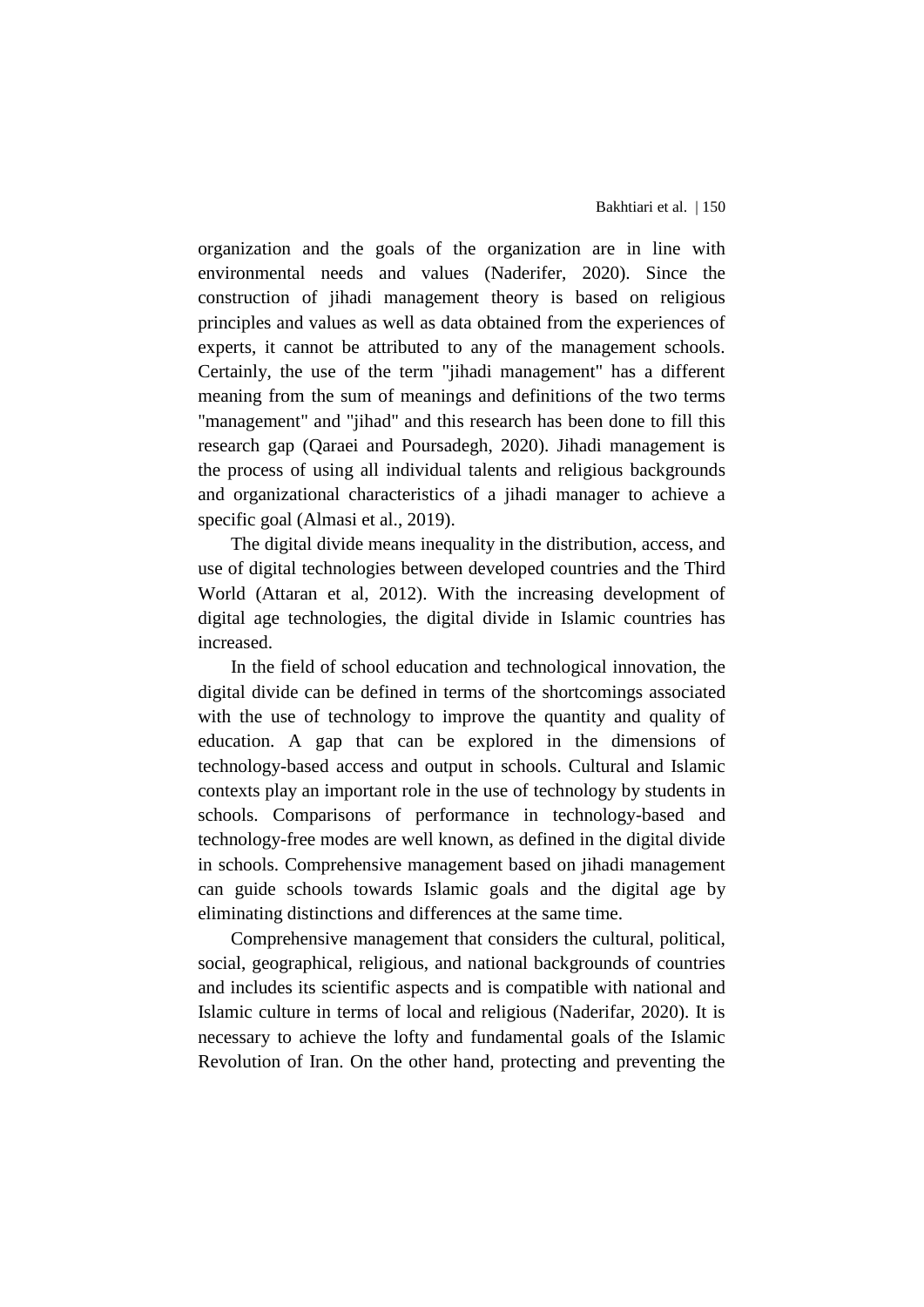occurrence of crimes, maintaining and developing order and security, and promoting the moral and social security of society are among the inherent duties of the NAJA.

Educational activities have become entrenched in almost all environments and almost every situation so traditional blackboards have been replaced by interactive whiteboards in most schools (Sterrett et al, 2020). Emerging changes today include revised job definitions, changing daily life patterns, and a desire for economic value. Together they show the early results of this digital transformation (Yusof et al, 2019). Due to the importance of the position of jihadi management in the field of education, no specialized study has been done in the field of its aspects and infrastructures and the central factors and indicators in Iranian society based on the current indigenous culture have not been addressed. Also in the field of jihadi management, a special type of attitude and mentality is considered that the lack of its dimensions in education and lack of attention to it will cause society to distance itself from religious principles, which necessitates research on jihadi management from the researcher's point of view. It is important to note that despite various studies in other societies, in the current society and culture with a special educational system, different planning is necessary for the implementation of jihadi management, and cultural and social differences and differences in jihadi issues and indicators are the basis of differences, and reveals a new study in the direction of indigenous culture.

One of the most important changes in the field of education in the information age is the creation of a learner-centered education system along with a teacher-centered education system and its complement. The emergence of e-learning as a subset of distance education has paved the way for the widespread use of learning-based learning and other changes in educational practices (Mihai & Graba, 2019).

It can be said that one of the most important achievements of information technology development is the change in the field of education. Virtual classrooms, virtual schools, smart schools and e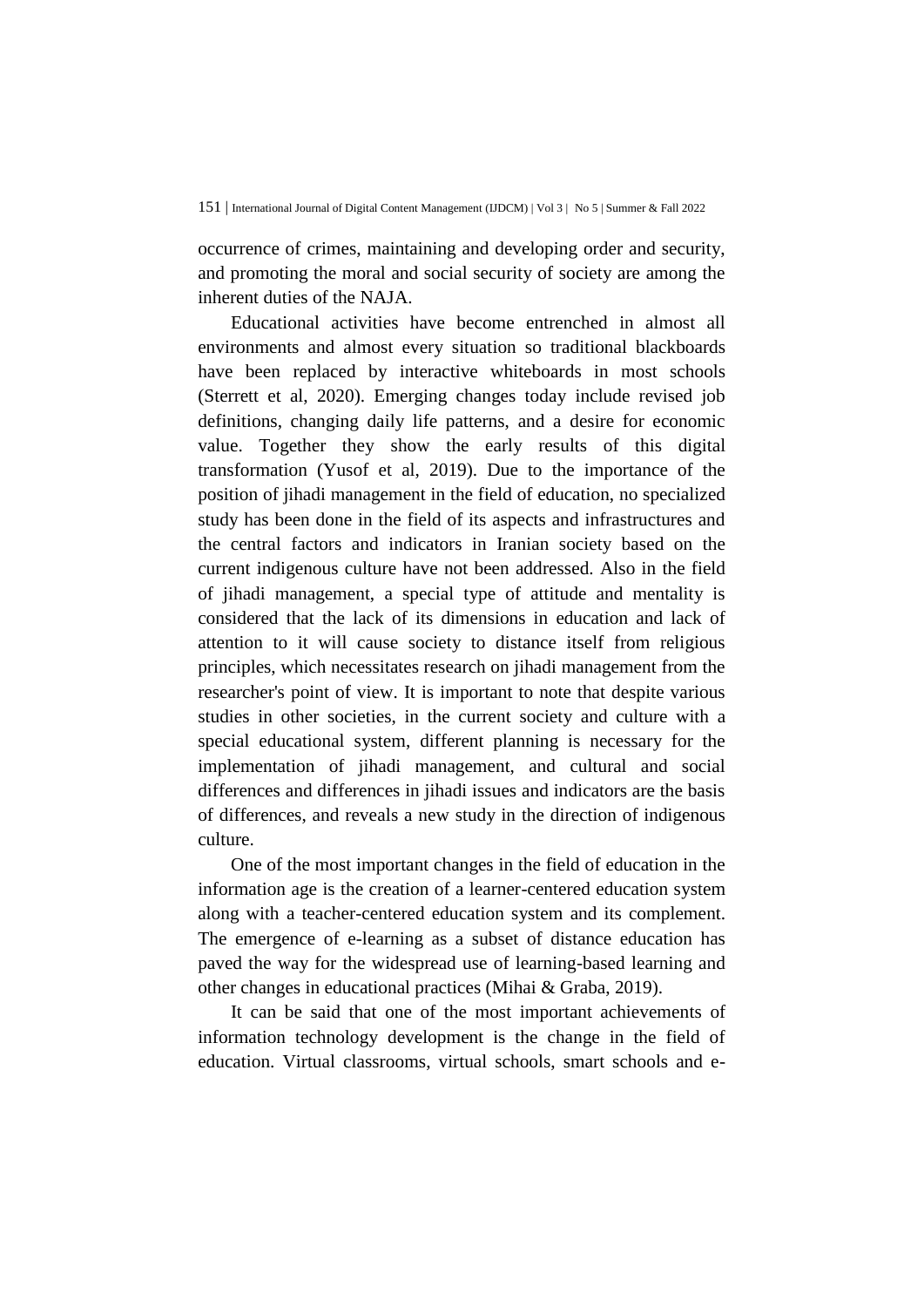learning are among the reliable capacities and capabilities for the development of new technologies in education. The document of fundamental change in education also emphasizes the need to use information and communication technology to change the quality of teaching-learning methods and thus improve the effectiveness of the educational system (Arkhi, 2018). As a result, Iran, which is moving towards a knowledge-based economy and uses all its efforts to increase human capital, has no choice but to improve the quality of education at various levels, especially education. Therefore, the implementation of jihadi management is essential for keeping schools in line with developed countries in the digital age. According to the above and the importance of online and digital training in schools especially in the era of the Corona pandemic, the main question in this study is what will be the model of jihadi management for schools in the field of education and the educational system in Iranian society?

#### **2. Literature review**

Nurul et al. (2015), in their research, found that over the past two decades, the use of e-learning technologies has increased to such an extent that it has forced traditional academic practices to change. This study focuses on the views of academics, their interaction in the elearning environment, and the extent of increasing scientific workload with online applications. Thi Lip (2015), in his research, believes that the term e-learning is synonymous with information and communication technology in the field of education. It is also referred to as computer-assisted teaching, online learning, or computer-based learning; But e-learning involves a wide range of strategies and technologies, including the use of CD-ROMs, live video conferencing, TV presentations, live correspondence, forums, and e-learning. Uthman (2016) believes that the easiest parts of the software are ease of access to course materials, easy file management methods, realtime access to training materials, and quick feedback in online exams. Madani and Miri (2020) in a study entitled "Developing a model of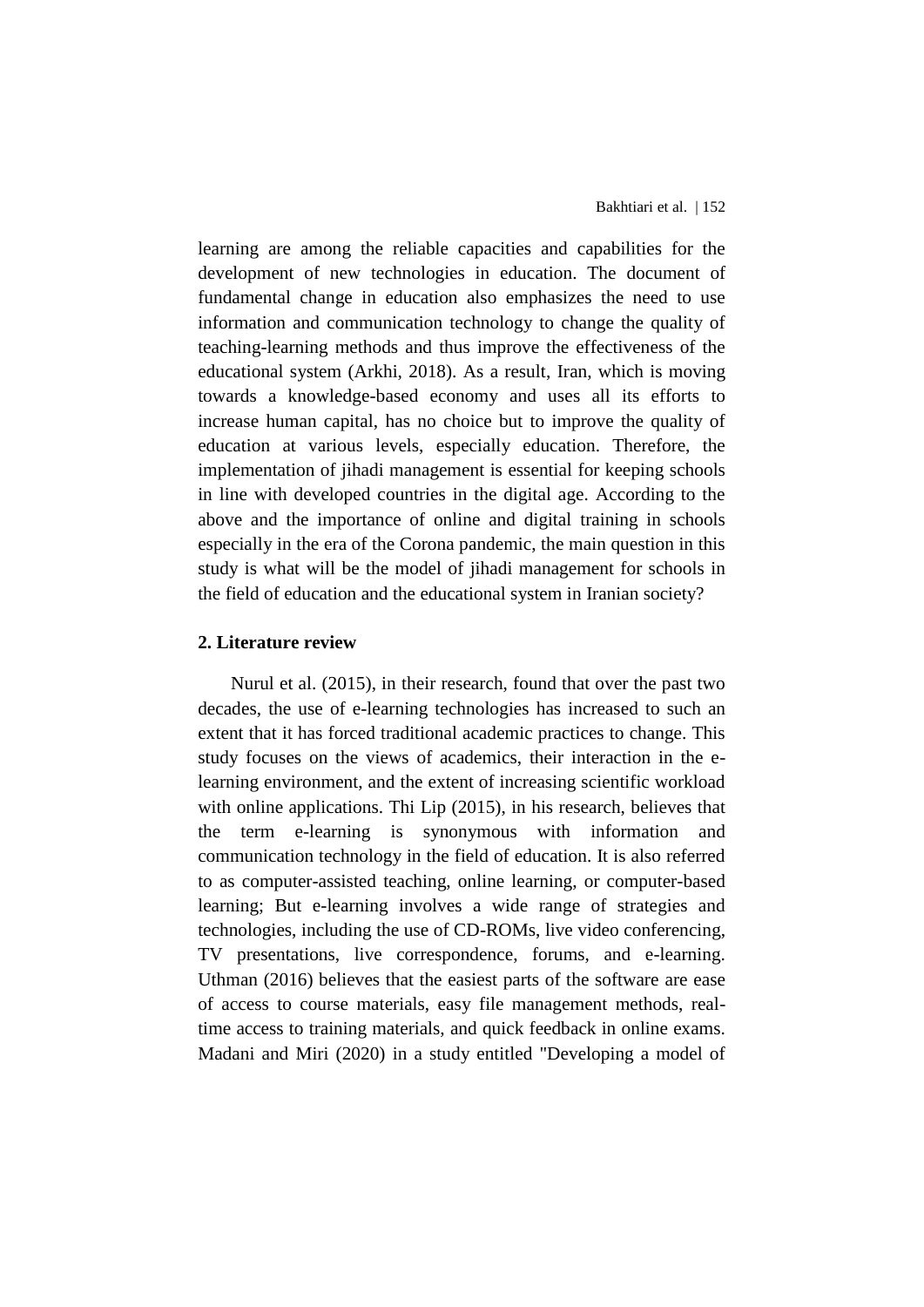jihadi management in border management: a combined study" concluded that the important dimensions for experts in terms of importance include knowledge, acquisition, organization, mission, and context; Thus, the knowledge dimension is in the first rank and the context dimension is in the fifth rank. Finally, the most important index (according to experts) in the mission dimension belongs to the index of consultative structures, the acquisition dimension belongs to the index of jihadi leaders, the organizational dimension belongs to the index of teamwork and the contextual dimension belongs to the index of conscience. Musazadeh, Keshavarz, and Moghaddam (2019) in a study entitled "Application of components of jihadi management in educational organizations" concluded that the components of jihadi management in the form of 11 categories of jihadi construction, flexibility, provincial relationship, central struggle, Participation, task orientation, meritocracy, progressive thinking, spirituality, growth, and anti-arrogance were classified into different sub-categories. Malekolkalami (2021), considering the involvement of teachers and students in virtual education during the Corona epidemic, examined the situation of virtual teaching from the teachers' point of view, and counted the need for changes in national curricula and technological readiness to implement online education courses as important issues in Iran.

Sefipour, Salimi et al. (2020) in a study entitled "Presenting a model of jihadi management in the Islamic Azad University" showed that participation, satisfaction, the institutionalization of moral values , and giving importance to the treasury are influential factors in jihadi management and effective factors of Jihadi management include selfconfidence, transformation, hard work and speed of action in objects. Also, the components of jihadi management in the university include management for God, provincial management, flexibility, structure, and proper organization. Naderifar et al. (2020) in a study entitled Designing a Jihadi Management Model. Based on the results, the jihadi management model includes 76 indicators that are classified into four sub-components of the roles, tasks, skills, and abilities of the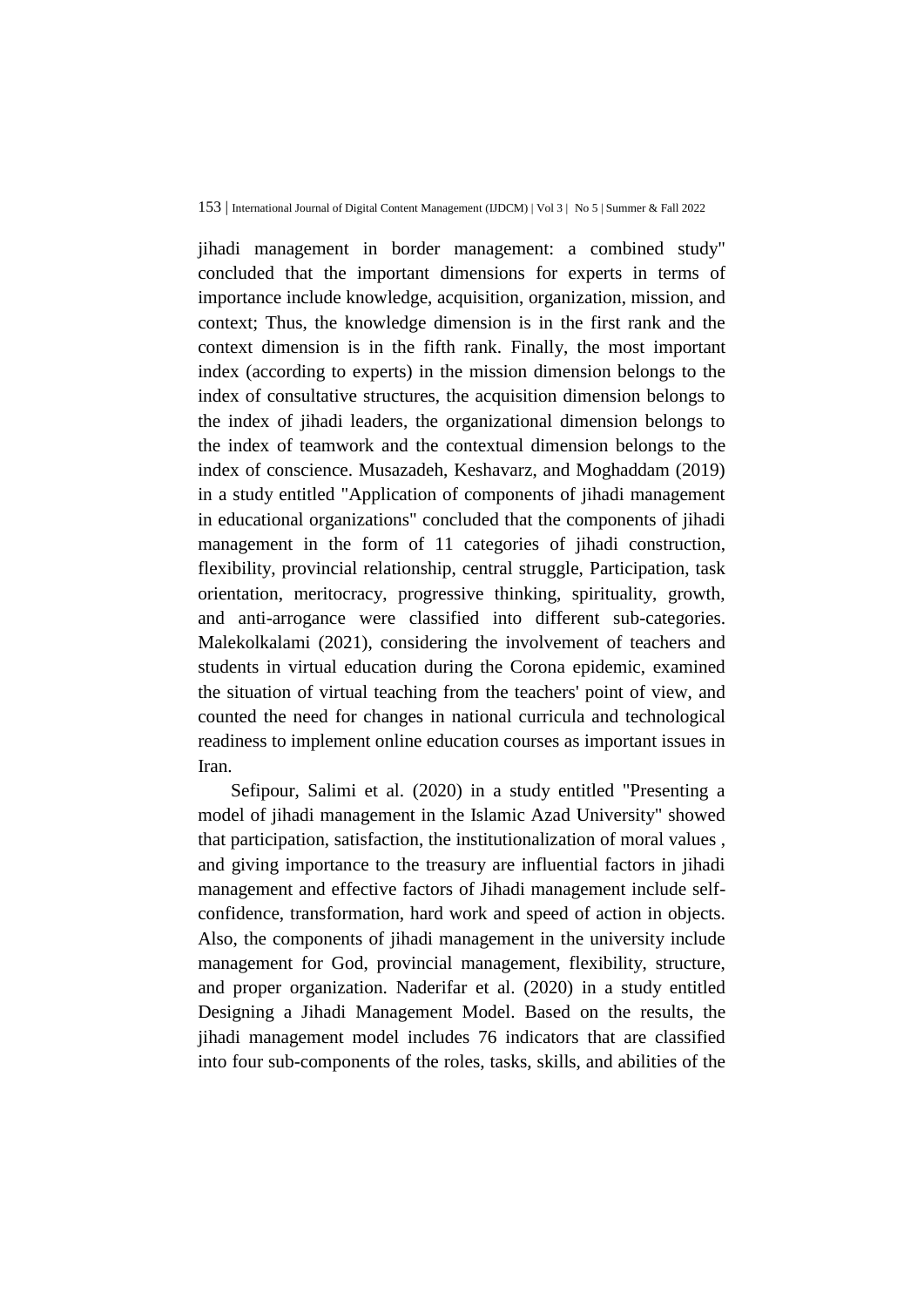manager from two aspects (behavioral and cultural). Behavioral dimension indicators emphasize the type of manager's behavior. On the other hand, cultural dimension indicators are of cultural, value, and spiritual importance. Musazadeh et al. (2018) in a study entitled components of jihadi management in educational organizations. The results show that the components of jihadi management identified in the research, in the form of 11 categories of jihadi structure, flexibility, relationship Province, effort orientation, participation, selfgovernment, meritocracy, progressive thinking, spiritualism, growth orientation, and anti-arrogance are classified into different subcategories. The results of this research can be used in various systems such as the educational system. It is also suggested that the components of jihadi management be studied from the perspective of educational system development documents.

Jihad management in revolutionary schools

Based on the developments of the digital age, schools also had revolutionary changes in the teaching of students. Smart schools are one of the important achievements in the development of information technology in educational programs, the effects and results of which were to be reflected not only in the educational environment but also to be a new development with real experiences of students' living environment. The importance of new and multimedia education in education has become obvious and proven, but in our country either such projects are not implemented or it is not done with scientific methods and it is devoid of scientific content and it can be said that only runs symbolically. To develop a country, its education structure must first be optimal; Therefore, the condition for Iran's complete success in using smart services is to have an educational system equipped with the latest technologies. How can one expect the digital transformation to bring about a fundamental change in the country until the country's education system understands digital transformation? Therefore, based on the components of jihadi management, which indicates rapid action based on the needs of the digital age, it is possible to increase the convergence of Iranian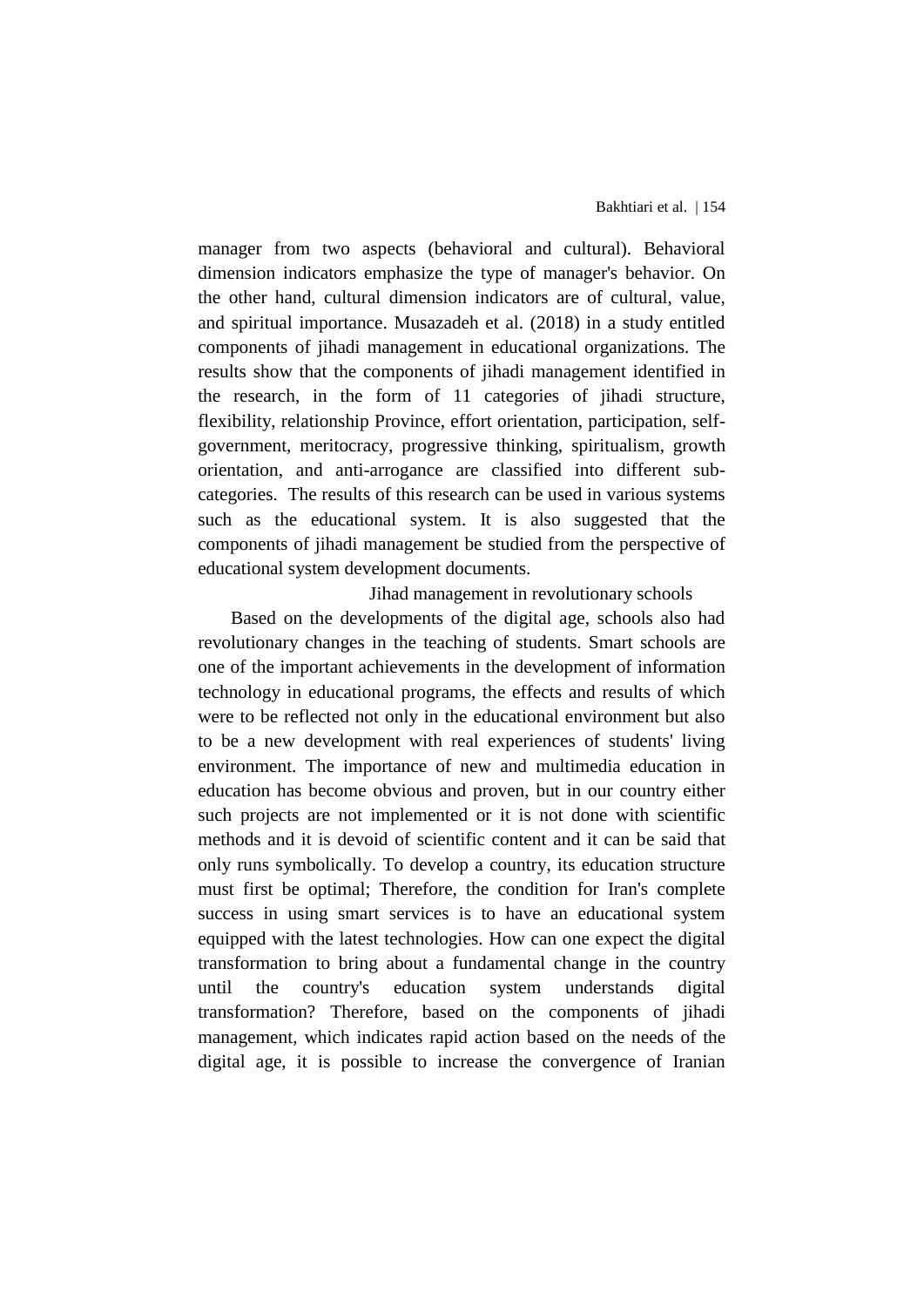schools with the developments of the digital age. Since new social developments have created changes in various dimensions of society, including in various fields of information and communication technologies, it has automatically created new needs, so to meet these new needs of society, changes and changes in management methods. Schools and efforts to improve the quality of school management are essential. Jihadi management crystallizes national and global developments in schools. Optimizing and better understanding the needs of schools, the role of orbital digitalization, education and culture, and creating the necessary infrastructure to increase the ability of schools, will be the results of jihadist management in schools.

#### **3. Methodology**

The present study was conducted to design a model of jihadi management in schools. This research has been done exploratory and qualitative and is based on the grounded theory of the foundation. The snowball technique was used for sampling in this study. A total of 14 education experts were interviewed. In the data research of the present foundation, the researcher performed data analysis including open coding, axial coding, and selective coding simultaneously with the data collection stage which was performed using a semi-structured interview. Validity and validity in the present study, with emphasis on reliability, data authenticity, relevance, and reliability.

#### **4. Findings**

## *4.1. Demographic characteristics*

In this study, first, according to semi-structured interviews, open coding was performed from the raw data to determine the totality of issues related to jihadi management. Then, in the next step, specific and basic concepts were extracted through the initial codes to facilitate the axial coding. In axial coding, jihadi management was considered the axis of the exploration process, and other related codes were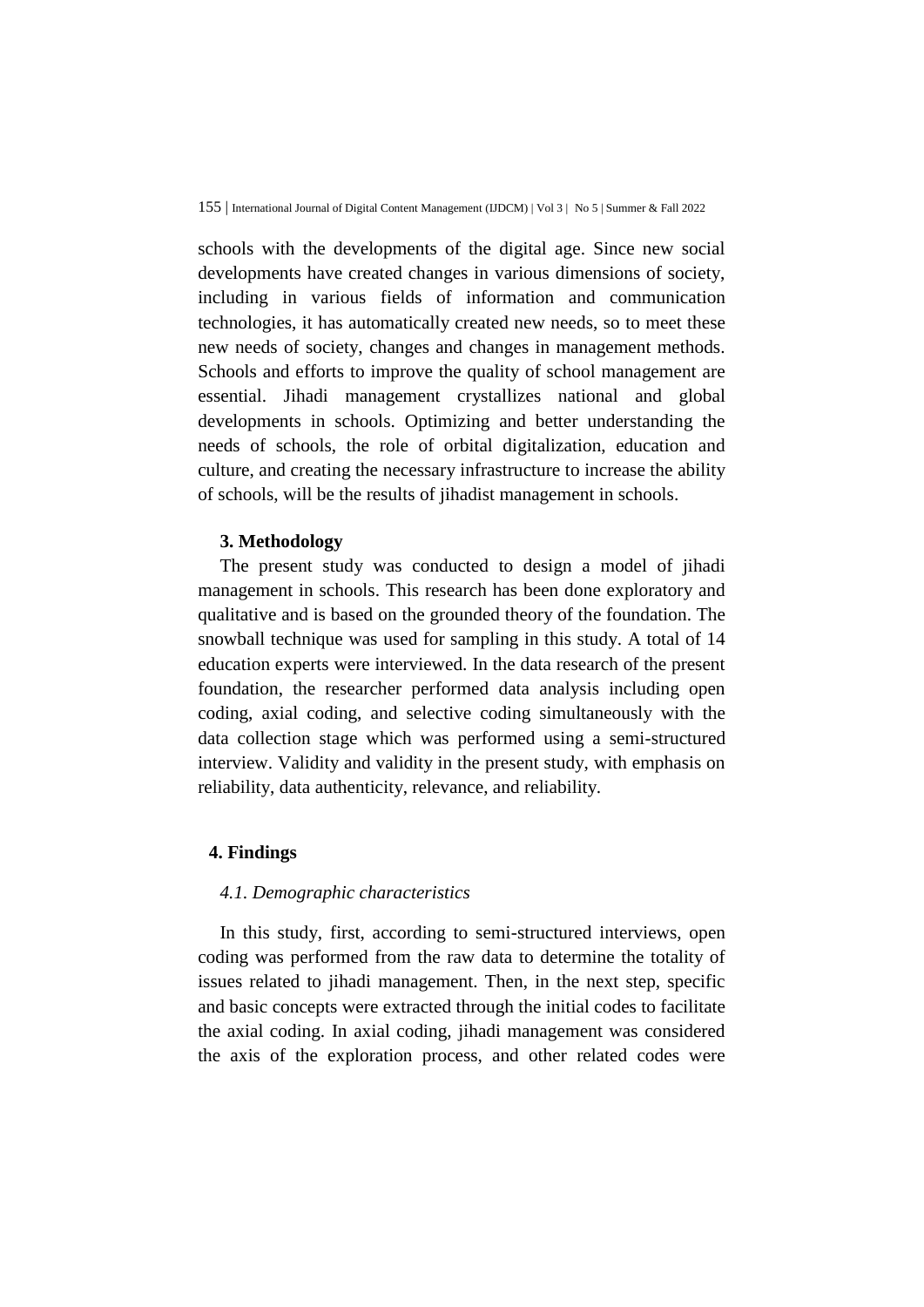identified. These codes or categories are causal conditions (causes of the main phenomenon), interaction strategies and context (specific contextual conditions affecting strategies), intervening conditions (general contextual conditions in strategies), and consequences (results of using strategies) (Strauss and Corbin, 1998).

| Gender | Age | Eduvation      | Work<br>experience<br>(years) | Field of Study                             |
|--------|-----|----------------|-------------------------------|--------------------------------------------|
| Female | 45  | PhD<br>student | 19                            | <b>Education Management</b>                |
| Man    | 49  | <b>Masters</b> | 29                            | <b>Educational Psychology</b>              |
| Female | 41  | P.H.D          | 30                            | <b>Education Management</b>                |
| Female | 44  | <b>Masters</b> | 21                            | Training and human<br>resource development |
| Man    | 42  | <b>Masters</b> | 24                            | Consulting                                 |
| Female | 51  | <b>Masters</b> | 22                            | <b>Education Management</b>                |
| Female | 38  | <b>Masters</b> | 11                            | General Psychology                         |
| Man    | 46  | P.H.D          | 26                            | <b>Education Management</b>                |
| Man    | 49  | <b>Masters</b> | 22                            | Psychology                                 |
| Man    | 52  | P.H.D          | 26                            | Psychology                                 |
| Female | 44  | P.H.D          | 21                            | <b>Education Management</b>                |
| Man    | 46  | P.H.D          | 26                            | <b>Education Management</b>                |
| Female | 45  | P.H.D          | 19                            | <b>Education Management</b>                |

Table 1: Sample demographic information

The interviews were entered into ATLAS TI software and coded. Based on the initial concepts, 460 codes were extracted. According to the extracted codes, the supercodes in ATLAS TI software.

*4.2. what will be the model of jihadi management for schools in the field of education and the educational system in Iranian society?*

Therefore, the answer to the research question is specified in Table and Figure 2.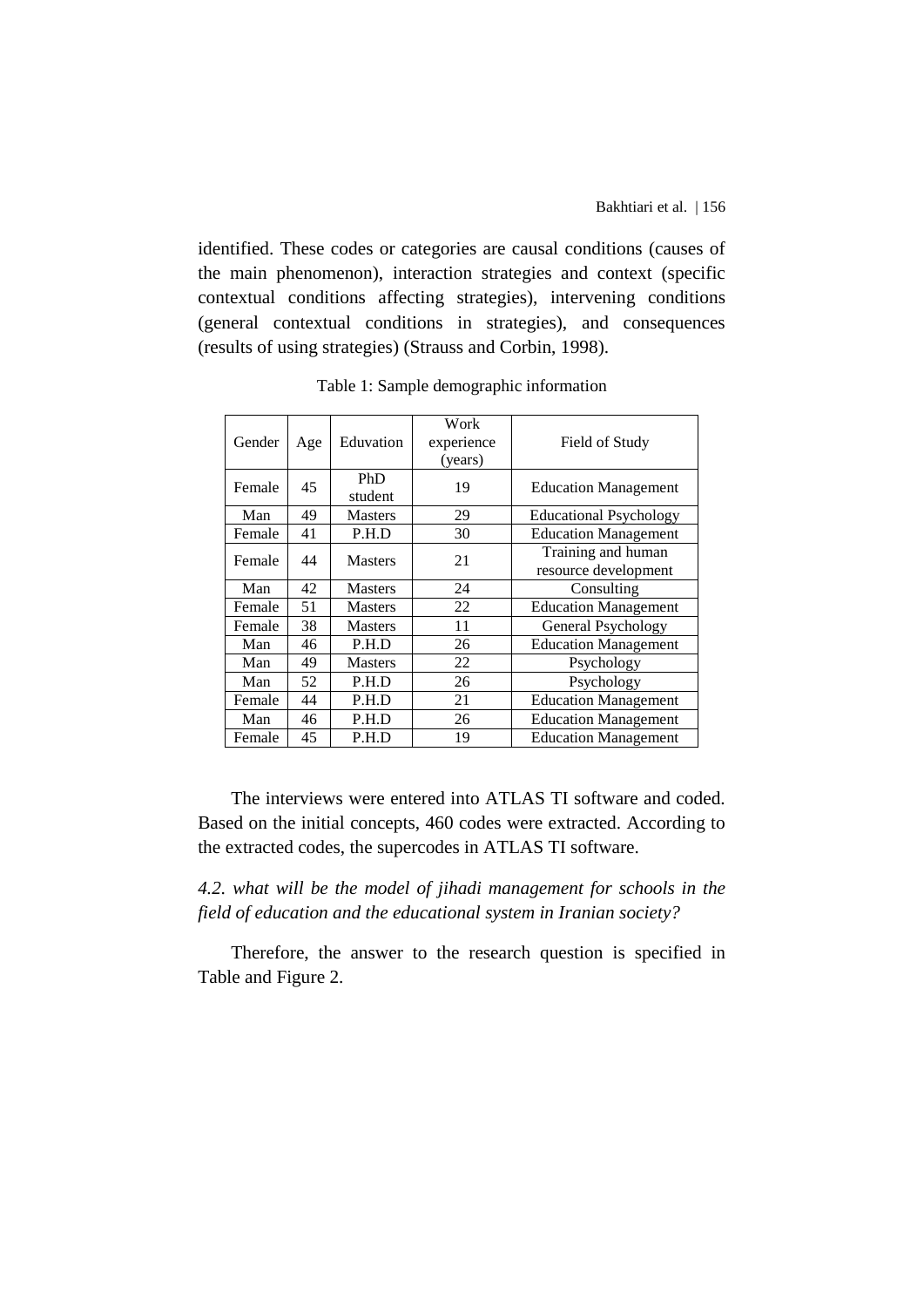# Table 2: Code classification

| Initial code                                                                                                          | Categories                                      | Axial code    |
|-----------------------------------------------------------------------------------------------------------------------|-------------------------------------------------|---------------|
| Creativity and innovation in schools<br>Reproduction of jihadist organization and<br>lack of borders and restrictions |                                                 | Jihad-centric |
| Upgrade with the criterion of ability and<br>talent                                                                   |                                                 |               |
| Creating grounds for self-improvement                                                                                 | Teamwork and<br>creative spirit in<br>education |               |
| Jihadi training and education                                                                                         |                                                 |               |
| Intellectual and jihadi development in<br>schools                                                                     |                                                 |               |
| Increase livelihood, academic level and<br>awareness of teachers and parents                                          |                                                 |               |
| Strengthen the sense of oppression                                                                                    |                                                 |               |
| A sense of humanity and benevolence                                                                                   |                                                 |               |
| Jihadi spirit                                                                                                         |                                                 |               |
| Spiritual values in line with jihad                                                                                   |                                                 |               |
| Lessons and training of self-sacrifice                                                                                | Strengthen                                      |               |
| Righteousness and justice                                                                                             | spirituality and faith                          |               |
| Orbital province                                                                                                      |                                                 |               |
| Idealism and purposefulness                                                                                           |                                                 |               |
| Observance of divine piety among students                                                                             |                                                 |               |
| Preservation of human dignity in society                                                                              |                                                 |               |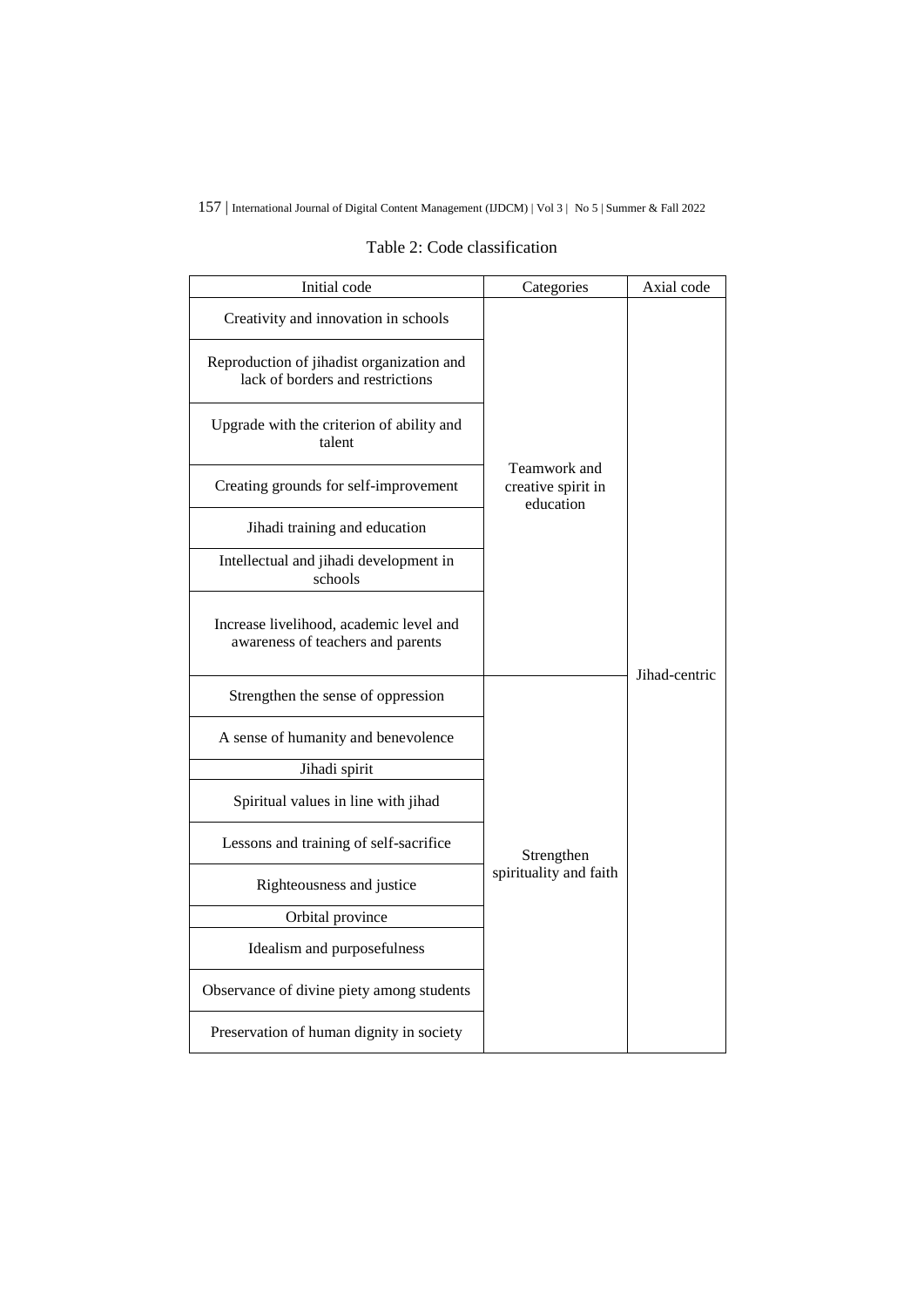## Bakhtiari et al. | 158

| Initial code                                                       | Categories                                                 | Axial code                                         |
|--------------------------------------------------------------------|------------------------------------------------------------|----------------------------------------------------|
| Divine satisfaction in management and<br>education                 |                                                            |                                                    |
| Efficient resource management                                      |                                                            |                                                    |
| School focus                                                       |                                                            |                                                    |
| The effect of structure on transcendent goals                      |                                                            |                                                    |
| Maturity and competence of managers in the<br>educational system   | Conscience and<br>work responsibility                      | Job<br>coordination<br>and striving<br>and islamic |
| Leaving aside efficient managers                                   | in jihadi<br>management                                    |                                                    |
| Build trust and confidence in employees                            |                                                            |                                                    |
| Promoting faith and responsibility among<br>students               |                                                            |                                                    |
| Assigning responsibility to jihadist<br>employees                  |                                                            |                                                    |
| Strengthening the spirit of self-sacrifice in<br>human resources   |                                                            | spirit                                             |
| People-friendly and self- devotion spirit                          |                                                            |                                                    |
| Coordinating the morale of human factors<br>with jihadi management | Training to<br>strengthen the will<br>of self-devotion and |                                                    |
| Strengthen the spirit of tolerance                                 | jihadi self-devotion                                       |                                                    |
| Social and life skills training                                    |                                                            |                                                    |
| The perpetuation of faith and jihadist<br>mentality                |                                                            |                                                    |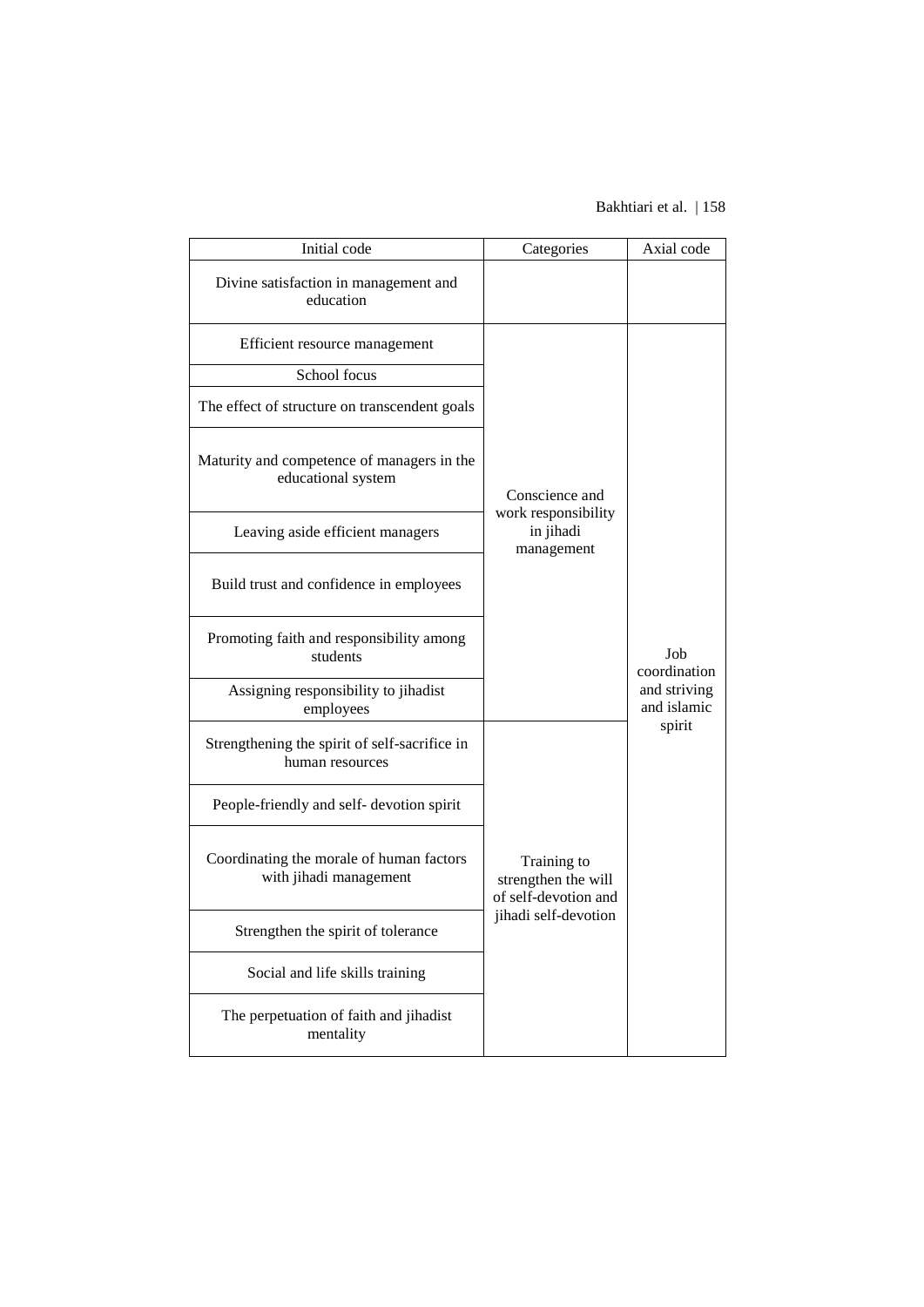| Initial code                                                                                      | Categories                          | Axial code                        |
|---------------------------------------------------------------------------------------------------|-------------------------------------|-----------------------------------|
| Religion is central to education<br>Selection of moral and striver teachers and<br>administrators |                                     |                                   |
| Contemplation combined with thinking in<br>time                                                   |                                     |                                   |
| Training pragmatic and purposeful<br>managers                                                     | Central insight                     | The culture                       |
| Spiritual and intellectual spirit in the<br>administrative system                                 | among educational<br>administrators | of jihad-<br>oriented             |
| Centrality spirituality in jihadi management<br>of education                                      |                                     |                                   |
| Defining organizational perspectives based<br>on the revolutionary jihadist approach              |                                     |                                   |
| Active staff company                                                                              |                                     |                                   |
| Decreasing the spirit of cooperation,<br>empathy, brotherhood and intimacy                        |                                     |                                   |
| Communication and cooperation between<br>units                                                    | Effective                           |                                   |
| New information and communication tools                                                           | communication<br>within and outside | Islamic<br>culture and<br>society |
| Participation and cooperation in jihadi<br>education                                              | the organization                    |                                   |
| Creating a close connection between the<br>work environment and the family<br>environment         |                                     |                                   |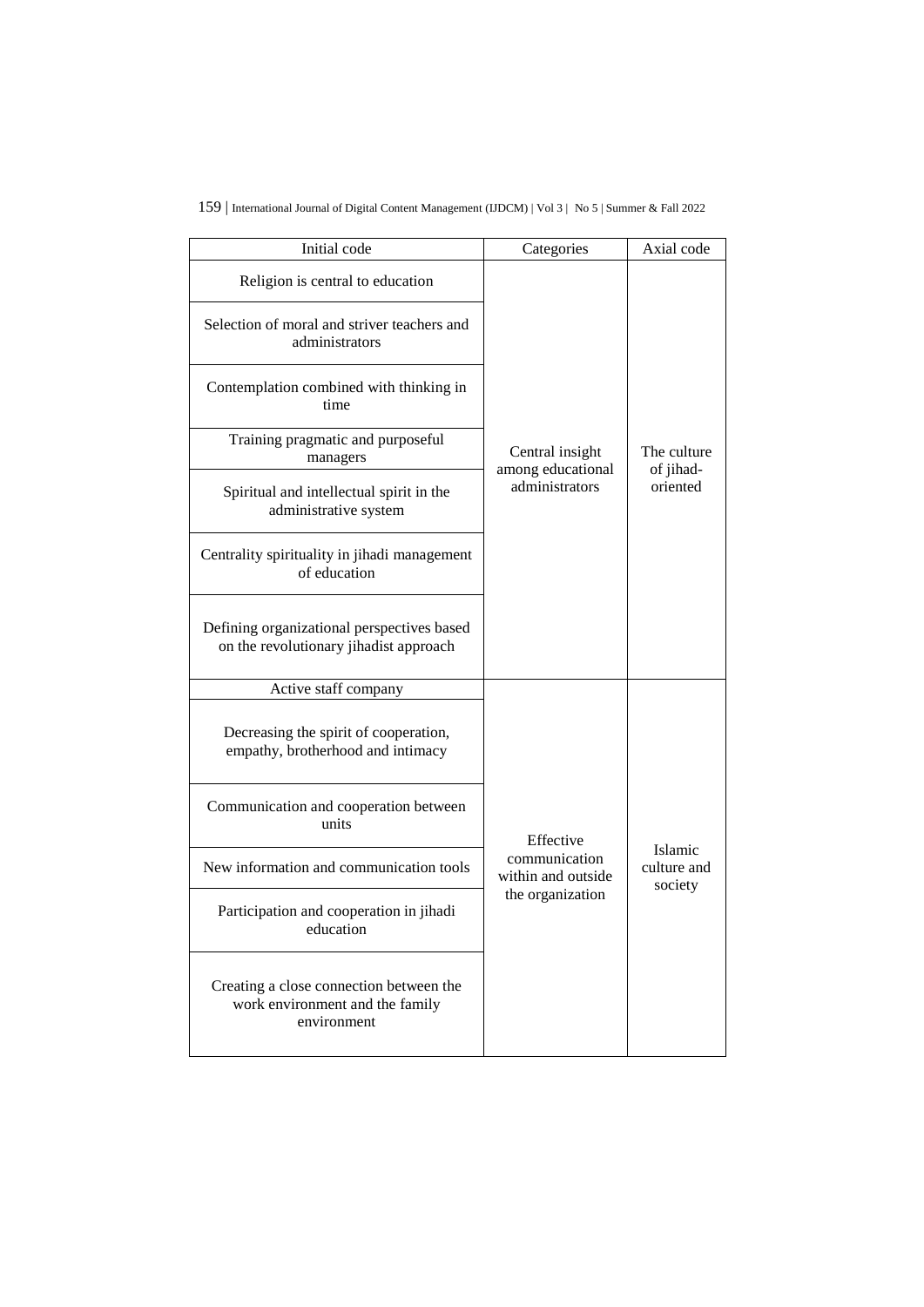## Bakhtiari et al. | 160

| Initial code                                                                                                           | Categories                                       | Axial code                                     |
|------------------------------------------------------------------------------------------------------------------------|--------------------------------------------------|------------------------------------------------|
| Formation of specialized working groups<br>and committees with the aim of achieving<br>the fields of jihadi management |                                                  |                                                |
| Forming the work of capable groups                                                                                     |                                                  |                                                |
| Participatory management in the jihadist<br>structure                                                                  |                                                  |                                                |
| Emphasis on increasing human relations<br>between middle managers and executives                                       |                                                  |                                                |
| Attention to synergy in the organization                                                                               |                                                  |                                                |
| The orbital task in performing educational<br>activities                                                               |                                                  |                                                |
| Orbital ethics in the management and<br>education process                                                              |                                                  |                                                |
| Differences and educational distance in<br>schools                                                                     | Commitment and<br>accountability in<br>education | Coordination                                   |
| Unify schools in terms of goals                                                                                        |                                                  | of culture<br>and jihad-<br>based<br>education |
| Elimination of class gap in the staff and line<br>areas of education                                                   |                                                  |                                                |
| Proper allocation of resources and facilities                                                                          |                                                  |                                                |
| Expanding and intensifying the culture of<br>administrative control and supervision in<br>education ministry           | Cultural context                                 |                                                |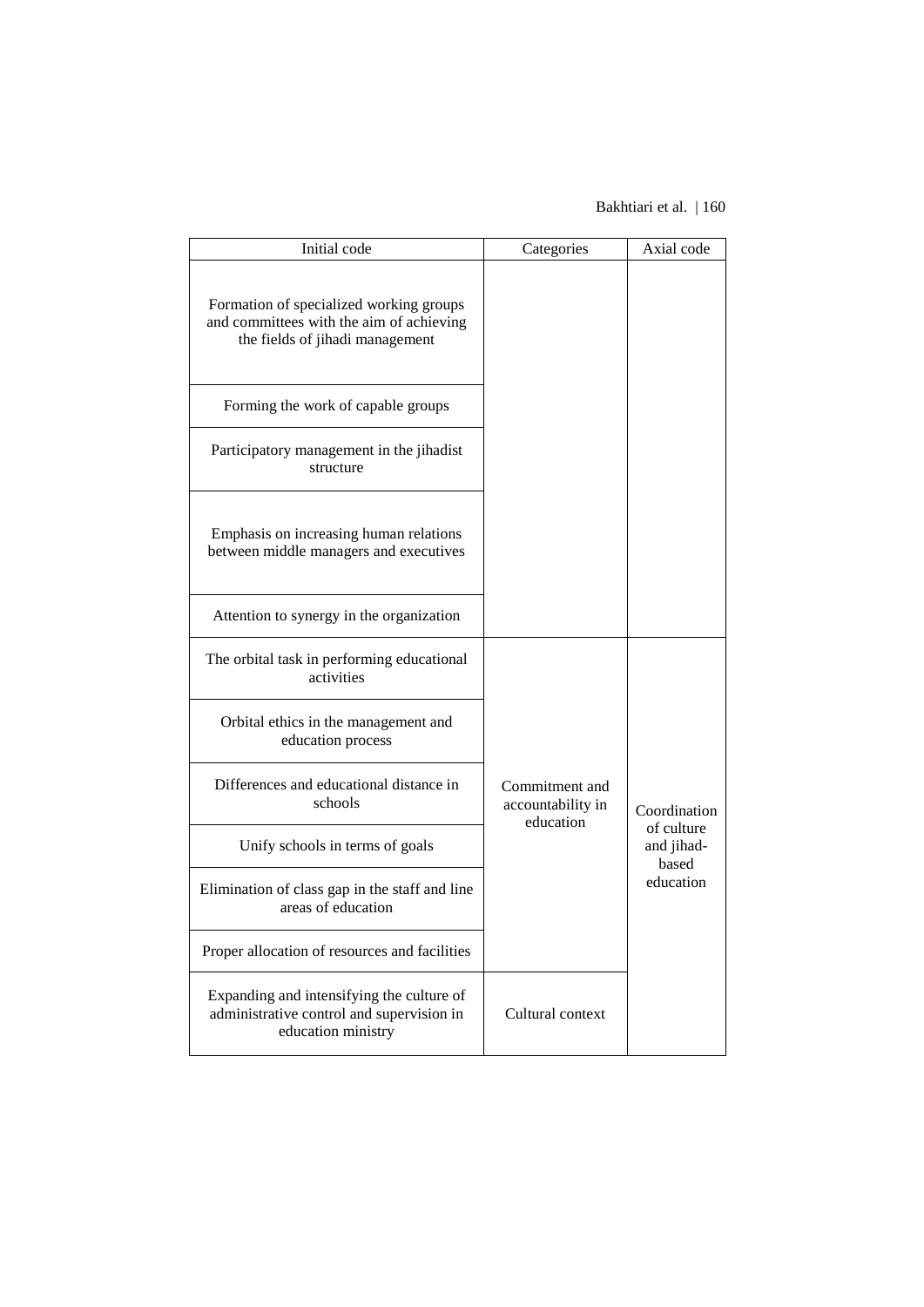| Initial code                                  | Categories           | Axial code  |
|-----------------------------------------------|----------------------|-------------|
| Cultural invasions and the impact on          |                      |             |
| education                                     |                      |             |
| Changing attitudes and the axis of jihadi     |                      |             |
| cultural values                               |                      |             |
| Coordination at all organizational levels     |                      |             |
| Linking the spirit of jihadism and personal   |                      |             |
| life                                          |                      |             |
| The social, economic, and cultural status of  |                      |             |
| educational human resources                   |                      |             |
| Prioritize social, religious, and cultural    |                      |             |
| values                                        |                      |             |
| Leadership spirit in the political, cultural, |                      |             |
| and other arenas                              |                      |             |
| Lack of accurate knowledge of managers of     |                      |             |
| environmental opportunities and threats       |                      |             |
| about jihadi management                       |                      |             |
| Adaptation of jihad-centric to the            | Intellectual and     |             |
| administrative system                         | cultural foundations | Jihadi      |
| Reducing the morale of risk-taking and        | governing jihadi     | growth      |
| courage at both staff and line levels         | management           |             |
| Emphasis on excellence and spirituality of    |                      |             |
| managers and employees                        |                      |             |
|                                               |                      |             |
| Influence of material ideas                   |                      |             |
| A comprehensive and intellectual system in    |                      |             |
| jihadi management                             |                      |             |
| Content of jihad-oriented textbooks           |                      |             |
| Explain the principles and rules of jihadi    |                      |             |
| management in education                       |                      |             |
| Preference for public and national interests  |                      |             |
| over individual interests                     |                      |             |
| Use human resources with features of high     | Value and jihadi     |             |
| self-confidence, professionalism, and         | resources            |             |
| commitment                                    |                      | Rule of law |
| Advertising toward luxury and non-spiritual   |                      | being the   |
| life                                          |                      | context of  |
| The passivity of office managers to deal      |                      | jihad       |
| with environmental developments and needs     |                      |             |
| Employees are not ready to accept the         |                      |             |
| necessary changes and adapt to the new        |                      |             |
| situation                                     | Barriers to jihadi   |             |
| Withdrawal of school and value human          | culture              |             |
| resources from the education organization     |                      |             |
| Confrontation of action and speech about      |                      |             |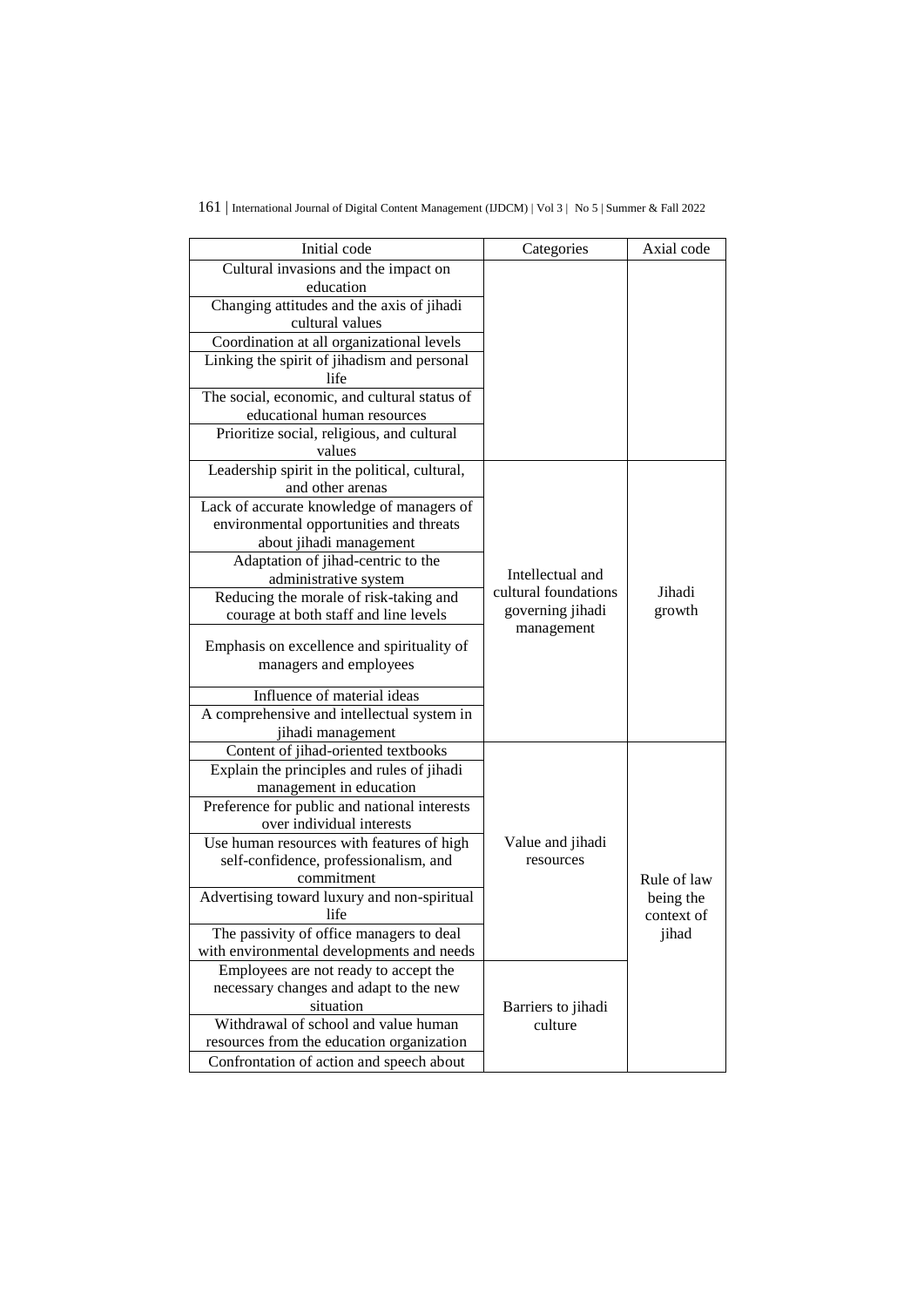#### Bakhtiari et al. | 162

| Initial code                                              | Categories          | Axial code  |
|-----------------------------------------------------------|---------------------|-------------|
| jihadi values                                             |                     |             |
| Flattery materialism and lack of                          |                     |             |
| responsibility                                            |                     |             |
| Possibility of confrontation and stance of                |                     |             |
| educational institutions and organizations                |                     |             |
| The likelihood of incompetent managers                    |                     |             |
| becoming inefficient                                      |                     |             |
| Progress based on scientific approaches                   |                     |             |
| Facilitate teaching and learning                          |                     |             |
| Adapting the content of textbooks to the                  |                     |             |
| realities and approaches of today's society               |                     |             |
| Monitoring and evaluation of jihadism                     |                     |             |
| Reforming the educational system based on                 |                     |             |
| iihadism                                                  | Scientific jihad in |             |
| Forming a working group to study and                      | teaching and        | Jihadi      |
| prepare the ground for the fundamental                    | learning            | meritocracy |
| transformation of the administrative system               |                     |             |
| with a jihadist approach                                  |                     |             |
| Applying the mechanisms of evaluation of<br>central jihad |                     |             |

According to the axial coding, the code classification was extracted based on the Strauss and Corbin model of the foundation data. 4 categories of causal conditions, two categories of intervening conditions, two categories of contextual conditions, 3 categories of strategy and finally one outcome were identified. Figure 2 shows the data model of the research foundation.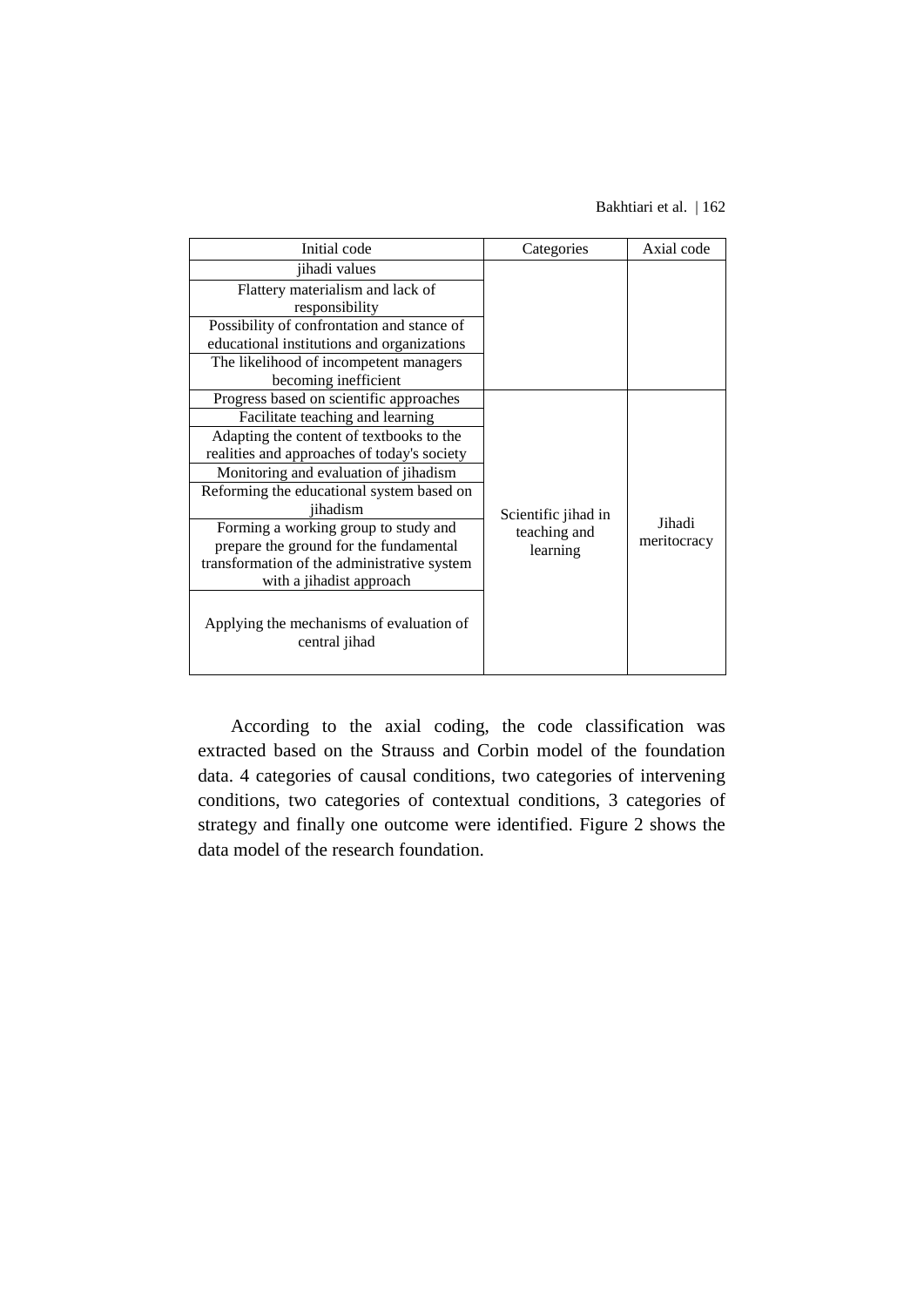

163 | International Journal of Digital Content Management (IJDCM) | Vol 3 | No 5 | Summer & Fall 2022

Figure 2: Convergence model of schools in the digital age based on the components of jihadi management

#### **5. Conclusion**

The purpose of this study is to provide a model of jihadi management to align the goals of revolutionary schools and the digital age. The education system has historically been slow to adopt new technologies. Although the space for educational technology is very large, it is difficult to find cost elasticity, especially in public schools (Cahyadi, 2020). To understand the digital divide, it must be noted that information technologies are widely developed in developed countries. But in Iran, it is progressing at a slow pace. Providing education and learning opportunities based on electronic tools requires a cultural context in the shadow of jihadi management. In many Islamic countries, imported technology has a wide range. But what is more important is the proper use of digital tools in processes tailored to them.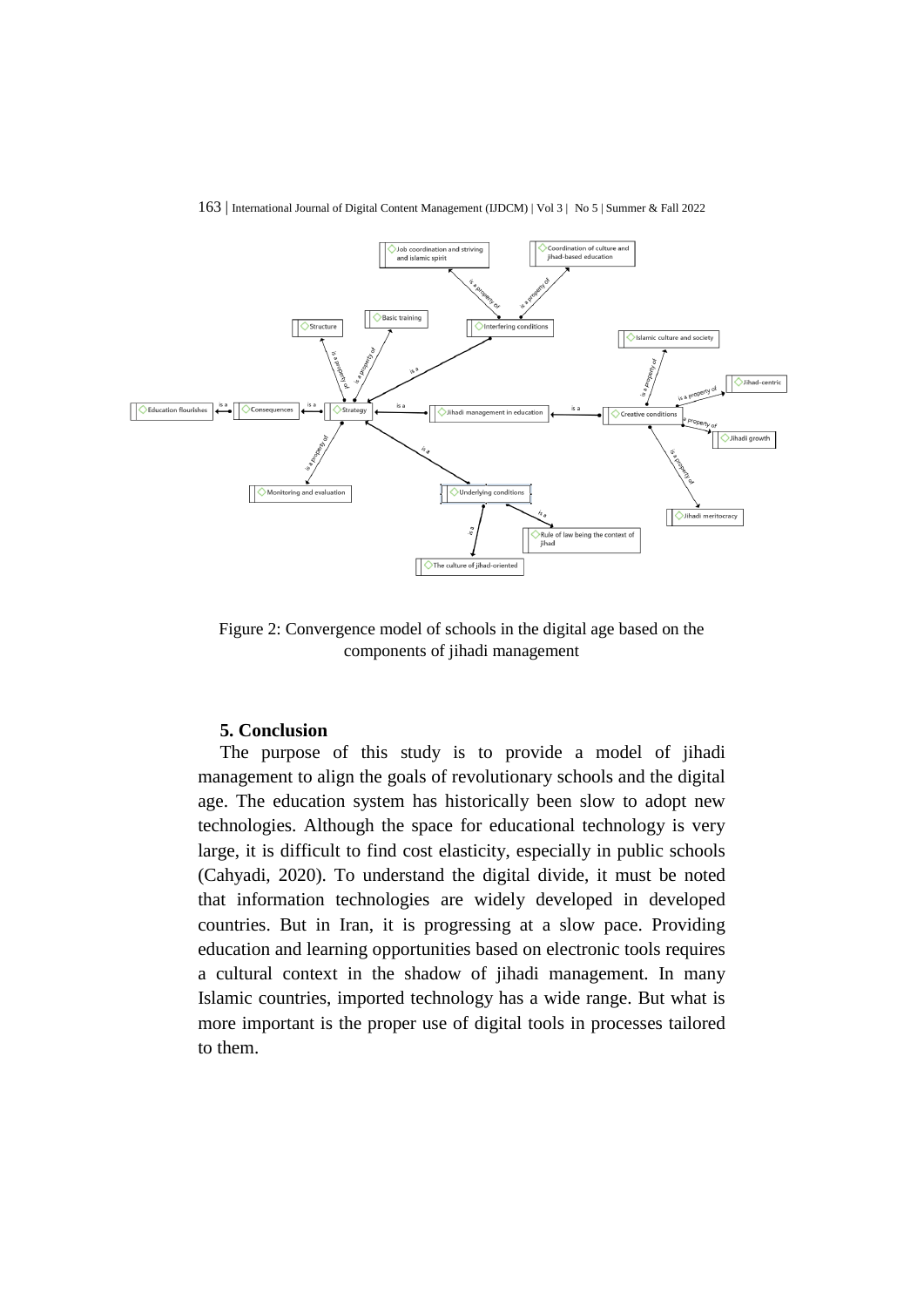However, sometimes the emergence of a technology attracts everyone's attention, and virtual reality is one such technology. Virtual reality is rapidly becoming a vital part of how we teach and learn (Panshin et al, 2021). There is a large list of specific virtual reality programs in the educational space and the potential for using augmented reality and augmented reality technologies is high. This technology has attracted the attention of thought leaders in the education system, and a lot of creativity and energy has been devoted to the use of virtual reality technology in classrooms. Of course, the classroom is not the only place where people learn. During the outbreak of Corona virus, the importance and special place of digital tools and virtual education for all managers was identified (Telli & Altun, 2020). With the outbreak of coronary heart disease, there were many changes in the way education was taught, with laptops and smartphones replacing books and homes replacing the school as a place to teach (Börnert-Ringleb et al, 2021).

Capable manpower and the production of valuable and standard electronic content are other infrastructural factors of this type of training (Fernandez et al, 2020). The Corona crisis can also be an opportunity to identify weaknesses, deficiencies and shortcomings in infrastructure in this area and show the imbalance in the distribution of infrastructure needed in the Internet and existing media, especially in remote and deprived areas and identify these shortcomings. And strive to eliminate them (Habibi et al, 2020). And this has emerged as growth and excellence in this field and the positive aspect of the situation, and it is the starting point for the continuation and improvement of the quality of virtual education in the future. Therefore, jihadi management is an effective way to reduce the problems of education in the digital age. In the present study, by reviewing the theoretical and experimental foundations and examining the issue of jihadi management in the field of education, the components of jihadi management were identified from different aspects.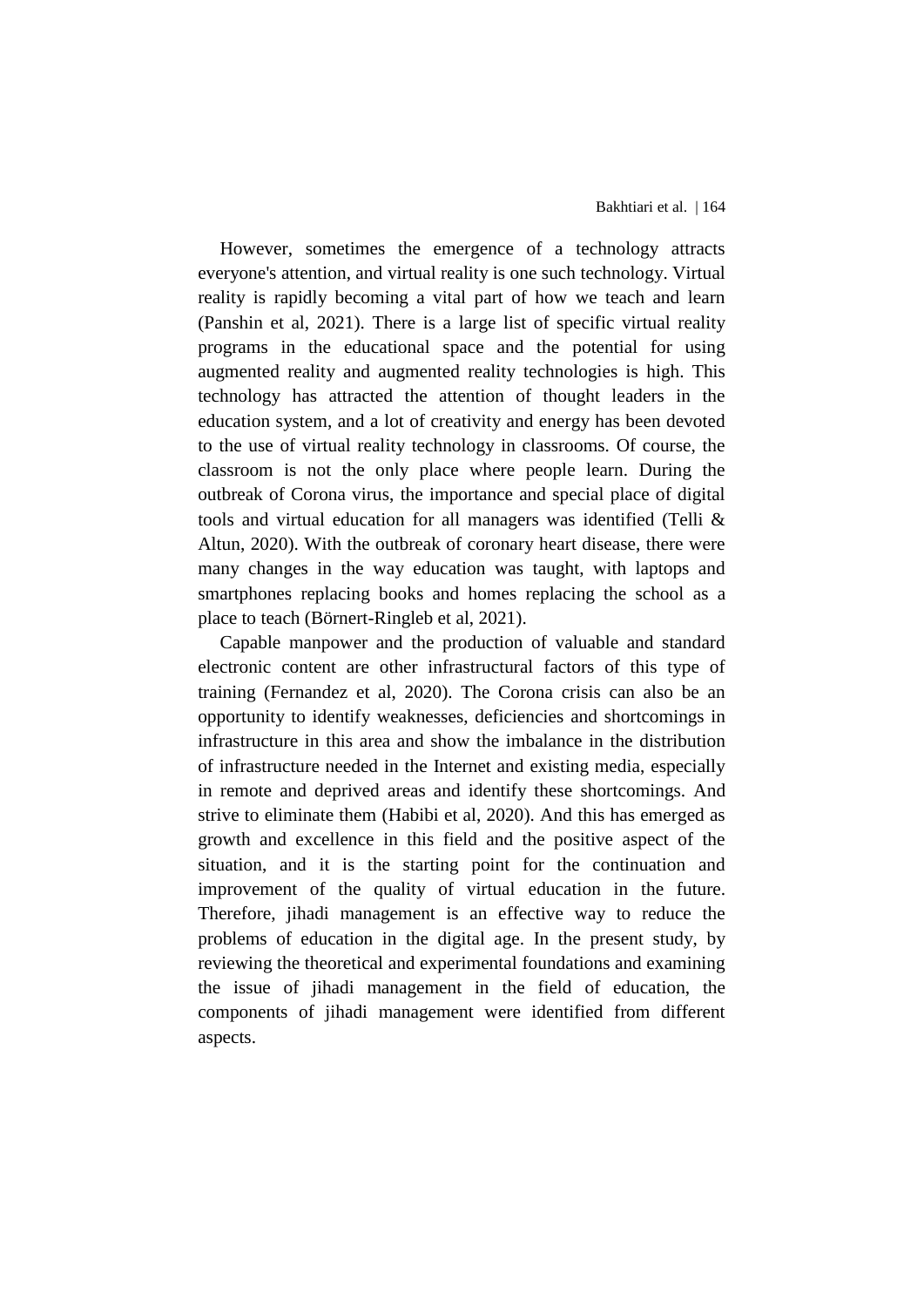Based on the findings of this study, in the field of jihadi management, 15 main and pivotal categories were identified, which led to the design of the jihadi management model of education. Today, education is the foundation of the development and infrastructure of the country and at the tip of the cultural and economic arrow of society. In fact, the light of development is lit by education, and all the countries that have entered the industrial and post-industrial stages today, have been by strengthening and upgrading the education system of their country. The most important foundation of jihadi management is the structure in management and organization, which refers to the conditions in which employees have the necessary competence and skills and are the cause of unity. Also in such a structure, friendly and intimate relations are a prominent feature in jihadi management. In the approach of jihadi management and in line with the field of education, it is necessary to have flexibility in goals, programs and methods within the framework of principles, and also by observing consensus and participation in educational planning, to the conditions and position of coaches and trainers. Pay attention and importance. Therefore, monitoring environmental changes and keeping pace with digital developments is one of the main principles of jihadi management. Organizations in order to create improvement and transformation and increase the spirit and culture and jihadi management in their organizations are forced to pay more attention to the followers and the context, structure and text of the organization. In fact, organizations should encourage their employees to work hard and participate as much as possible in affairs and decisions, as well as pay more attention to the context and text of the organization and explain the goals and missions that have a divine and spiritual color and smell. And creating a kind of culture based on trust among employees, to create a jihadist spirit in the organization and to be able to implement a management that has a great success in revolutionary institutions. In fact, jihadi culture refers to examples of religion-centeredness, selfsacrifice, value-orientation, self-belief, and dynamism. In the educational system, it is necessary to identify the challenges and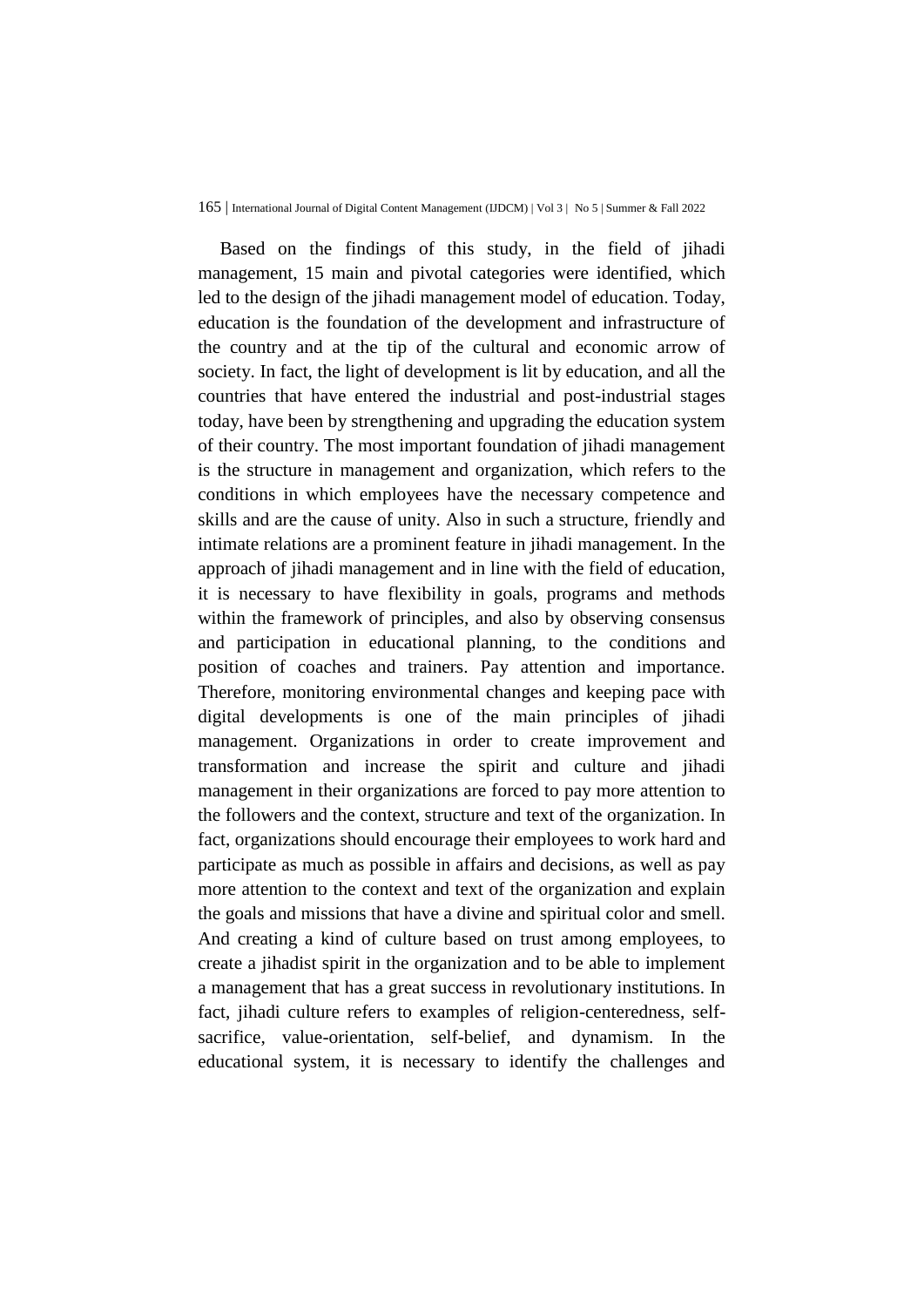correct and intelligent management, and to determine and formulate the management, executive, human and structural mechanisms of the jihadi management approach. The basis of jihadi management is in line with the principles of educational behaviors and practices and tries to promote morals and principles of spiritual behavior in educational settings and prevent mental and human deviations. In this regard, by eliminating the digital divide, based on digital management, the costs of face-to-face classes can be greatly reduced (water, electricity and other costs). Finally, if this type of education is combined with face-to-face education, increasing educational productivity may be the most important consequence of virtual education. Compared to traditional education, attention can be paid. Creating a culture of proper use of technology, anticipating the requirements and needs of virtual education, removing restrictions and improving the production of creative and happy educational software, planning and policy-making with emphasis on emergencies, all of jihadi management strategies in the digital age to improve school quality Is. Finally, it is suggested that the strategies and strategies identified in the present study be carefully considered by educational administrators and with the cooperation and coordination of all educational stakeholders including parents, students, teachers, administrators and schools and offices (needs and requirements of digital transformation and virtual education). And promote virtual education to be considered as an effective complement to traditional education in the future, as well as to pave the way for the growth, development of capabilities and better education of students. Study of virtual education in Iran and developed and leading countries in the field of education.

It is suggested that in order to improve the situation of schools and achieve the model of jihadi management, experienced and educated principals and experts in the field of educational management and curriculum planning be used. It also localized digital technology and developments in schools to reach the level of competition in the digital age, following the example of developed countries. To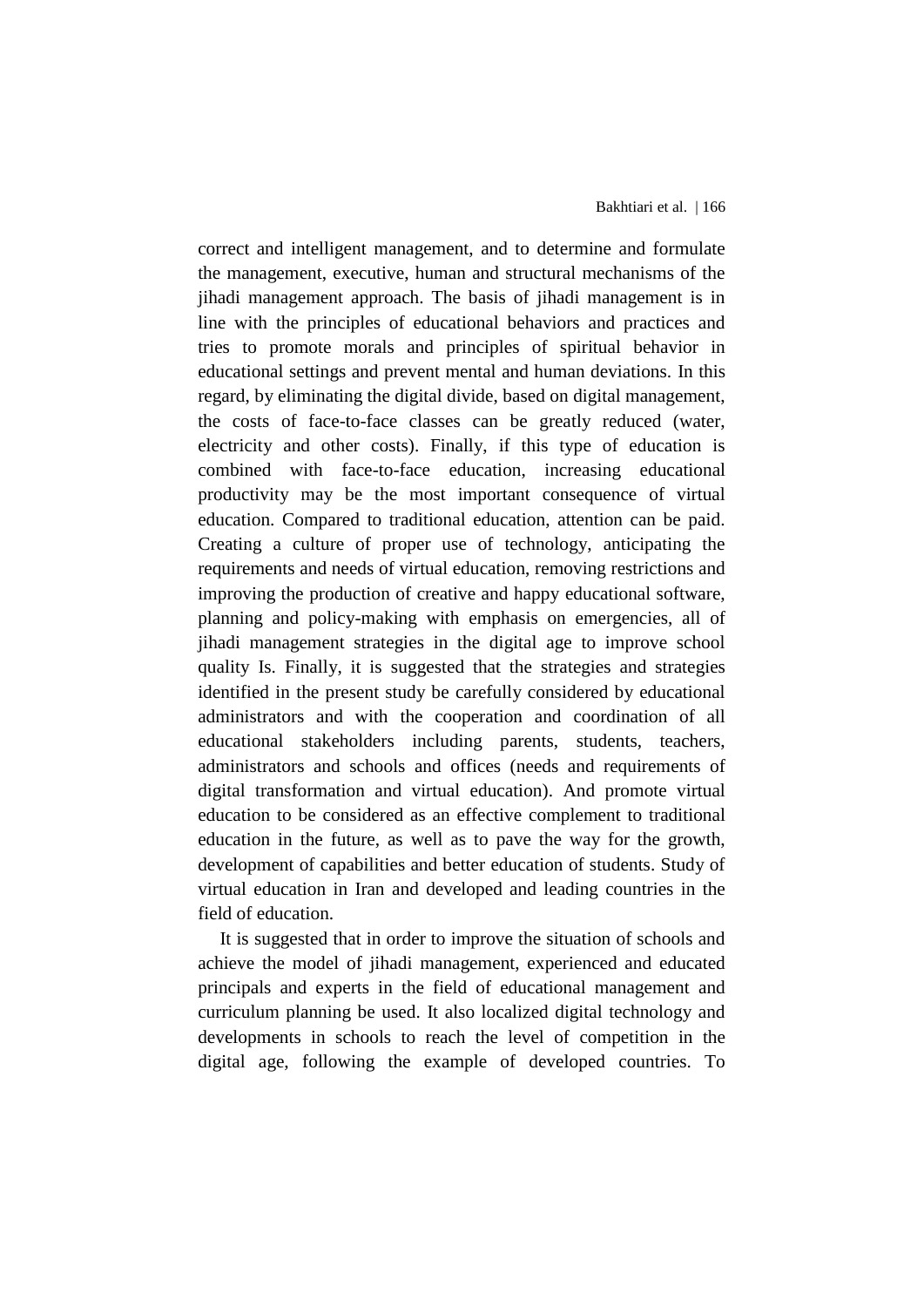establish jihadi management, he established a link between the ICT unit and the Ministry of Education.

### **Reference**

- Almasi, Masoumeh, Tavakoli, Abdullah. (2019). Pathology of culture and jihadi management using the meta-combined method. *Management in Islamic University*. 7 (2), pp. 274-253. [in Persian]
- Arkhi, H.G. (2018). Factors Affecting e-Learning Admission from the Perspective of Secondary High School Students Based on Davis Technology Admission Model, M.Sc. Thesis, Mazandaran University
- Asli Pour, Hossein. (2018). Explain the dimensions and components of the jihadi management model based on the data theory theory approach. *Disciplinary Management Research*, 12 (3), pp. 450- 427. [in Persian]
- Attaran, M.; N. Alias & S. Siraj (2012). Learning Culture in a Smart School: A Case Study, Procedia. *Social and Behavioral Sciences*, 64: 417423
- Börnert-Ringleb, M., Casale, G., and Hillenbrand, C. (2021). What predicts teachers' use of digital learning in Germany? Examining the obstacles and conditions of digital learning in special education. *European Journal of Special Needs Education*, 1-18
- Cahyadi, A., & Magda, R. (2021). Digital leadership in the economies of the G20 countries: A secondary research. *Economies*, *9*(1), 32.
- Fernandez, A. A., and Shaw, G. P. (2020). Academic Leadership in a Time of Crisis: The Coronavirus and COVID‐19. Journal of Leadership Studies, 14(1), 39-45
- Habibi, A., Mukminin, A., Yaqin, L. N., Parhanuddin, L., Razak, R. A., Nazry, N. N. M., ... and Fathurrijal, F. (2021). Mapping Instructional Barriers during COVID-19 Outbreak: Islamic Education Context. Religions, 12(1), 50
- Hoseinpour, D., & Sadeighi, R. (2018). Investigating the Relationship between Management Knowledge and Management Jihadi with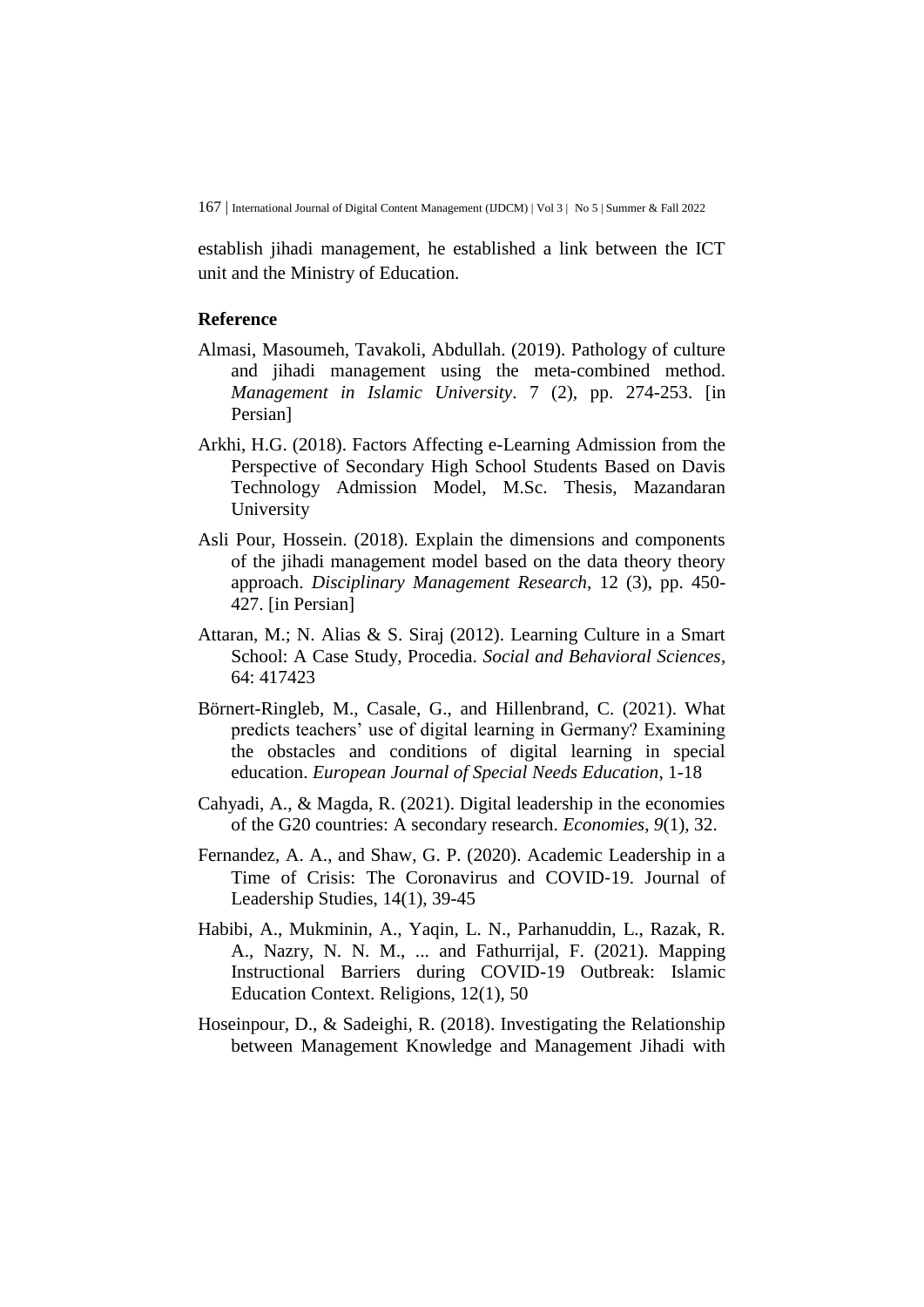Resistive Economy. *Journal of Development & Evolution Mnagement*, *1397*(34), 25-41.

- Hoseinzade, M. (2021). Principles, Basics and components of jihadi management based on the school of Shahid Soleimani, International Conference on The Second Phase of the Islamic Revolution Statement, 1: 1-10.
- Karakose, T. Polat, H. Papadakis, S. (2021). Examining Teachers' Perspectives on School Principals' Digital Leadership Roles and Technology Capabilities during the COVID-19 Pandemic, *[Sustainability](https://www.mdpi.com/journal/sustainability)*, 23: 13-26.
- Kesim, E. (2014). A New Perspective for School Management in the Digital Age: Digital Culture. *International Journal of Information Communication Technologies and Human Development (IJICTHD)*, *6*(4), 1-13.
- Klein, M. (2020). Leadership characteristics in the era of digital transformation. *Stud. Int. J.*, 8, 883–902.
- Madani, Javad, Miri, Mohammad. (2020). Developing a Jihadi Management Model in Border Management: A Combined Study. *NAJA Strategic Studies*, 4 (14), pp. 124-93.
- Malekolkalami, M. (2021). The Perception of Iranian Teachers on Online Teaching Using Digital Carrier During the COVID-19 Pandemic. *International Journal of Digital Content Management*, 2(1), 109-126. doi: 10.22054/dcm.2020.56288.1007
- Mihai, S., and Grabka, D. (2019). U.S. Patent No. 10,339,616. Washington, DC: U.S. Patent and Trademark Office.
- Moosazadeh, Z., Keshavarz, S., & Moghadam, F. (2018). Implementation of Jihadi Management Components in Educational Organizations. *Islamic Perspective on Educational Science*, *6*(11), 5-27. [in Persian]
- Naderifar, A., Pourkiani, M., Roodi, M. Z., & Sheikhi, A. (2020). Designing jihadi management model. *Middle East Journal of Management*, *7*(2), 185-206.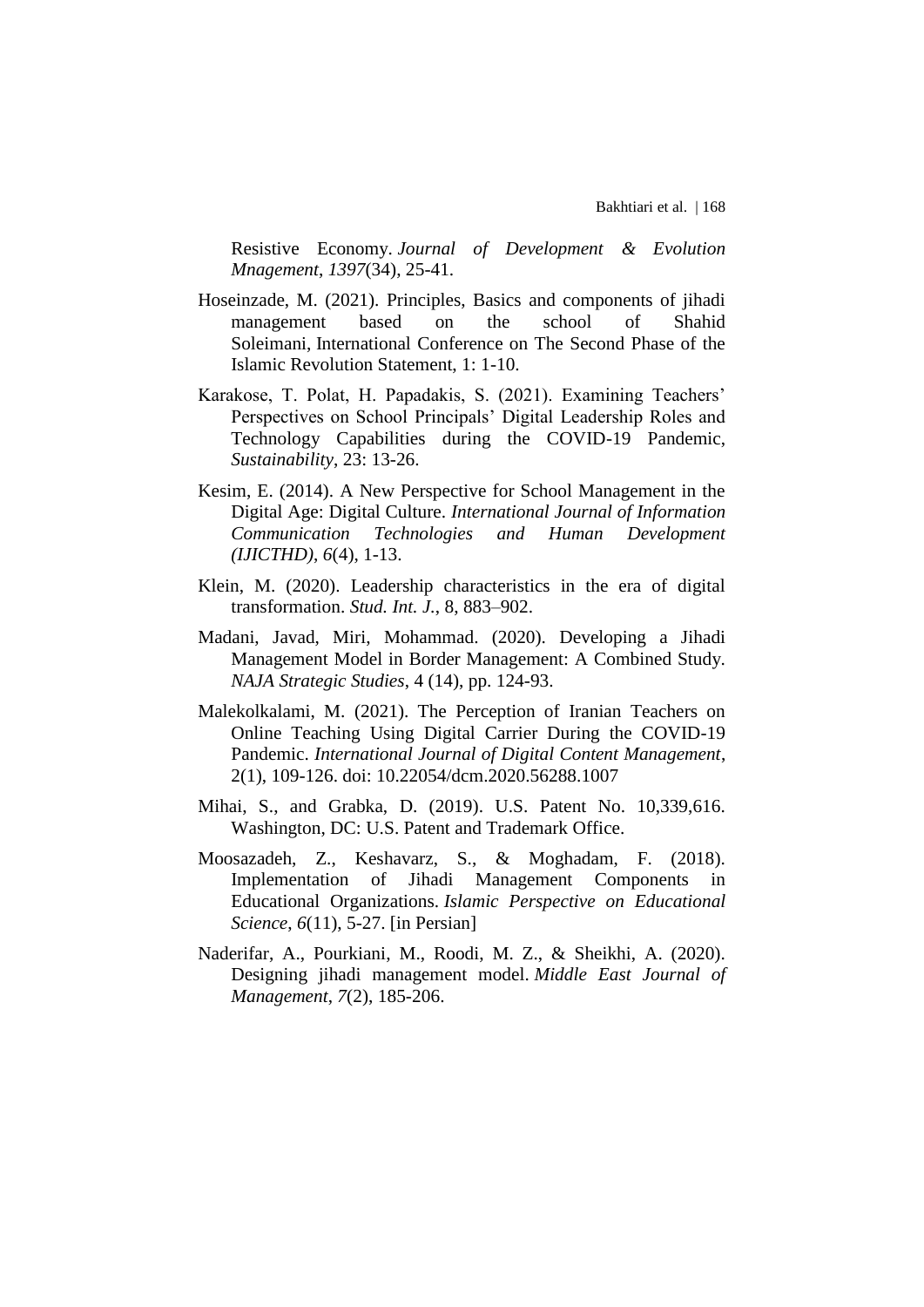- Nadrifar, A., Pourkiani, M., Zaiandehrodi, M., & Sheikhi, A. (2019). Jihadi management indicators. *Public Policy in Administration*, *10*(34), 87-103.
- Nurul Islam, Martin Beer1, Frances Slack (2015). Managing Online Presence in the E-Learning Environment: Technological Support for Academic Staff, *Journal of Education and Training Studies*, 3(3), 91- 100.
- Qaraiee Ashtiani, M., & Poursadeq, N. (2020). Jihadi Management from the Viewpoint of Imam Khamenei (ph.): The Role and Impact of Organizational Culture (an Examination). *Strategic Management Studies of National Defence Studies*, *9*(37), 7-42.
- Safieepour, A., Salimi, M., & Jahanian, R. (2020). Presenting a Jihadist Management Model in Islamic Azad University. *Iranian journal of educational sociology*, *3*(1), 64-77.
- Sahin, C.C.; Avci, Y.E.; Anik, S. Investigation of the digital leadership perceptions through metaphors. Elect. J. Soc. Sci. 2020, 19, 271–286
- Sterrett, W., & Richardson, J. W. (2020). Supporting professional development through digital principal leadership. *Journal of Organizational & Educational Leadership*, *5*(2), 4.
- Telli, S. G., & Altun, D. (2020). Coronavirüs ve çevrimiçi (online) eğitimin önlenemeyen yükselişi. Üniversite Araştırmaları Dergisi, 3(1), 25-34. http://www.dergipark.org.tr/ tr/pub/uad/issue/53721/711110
- Thi Lip Sam (2015). E-learning Benchmarking Survey: A Case Study of University Utara Malaysia. *Universal Journal of Educational Research,* 3(4), 269-276.
- Uthman T. Alturki Ahmed Aldraiweesh Kinshuck (2016). Evaluating The Usability and Accessibility of LMS Blackboard at King Saud University. Contemporary Issues in Education Research – First Quarter, 9(11), 33-44.
- Yusof, M. R., Yaakob, M. F. M., & Ibrahim, M. Y. (2019). Digital leadership among school leaders in Malaysia. *Int. J. Innov. Technol. Explor. Eng*, *8*(9).